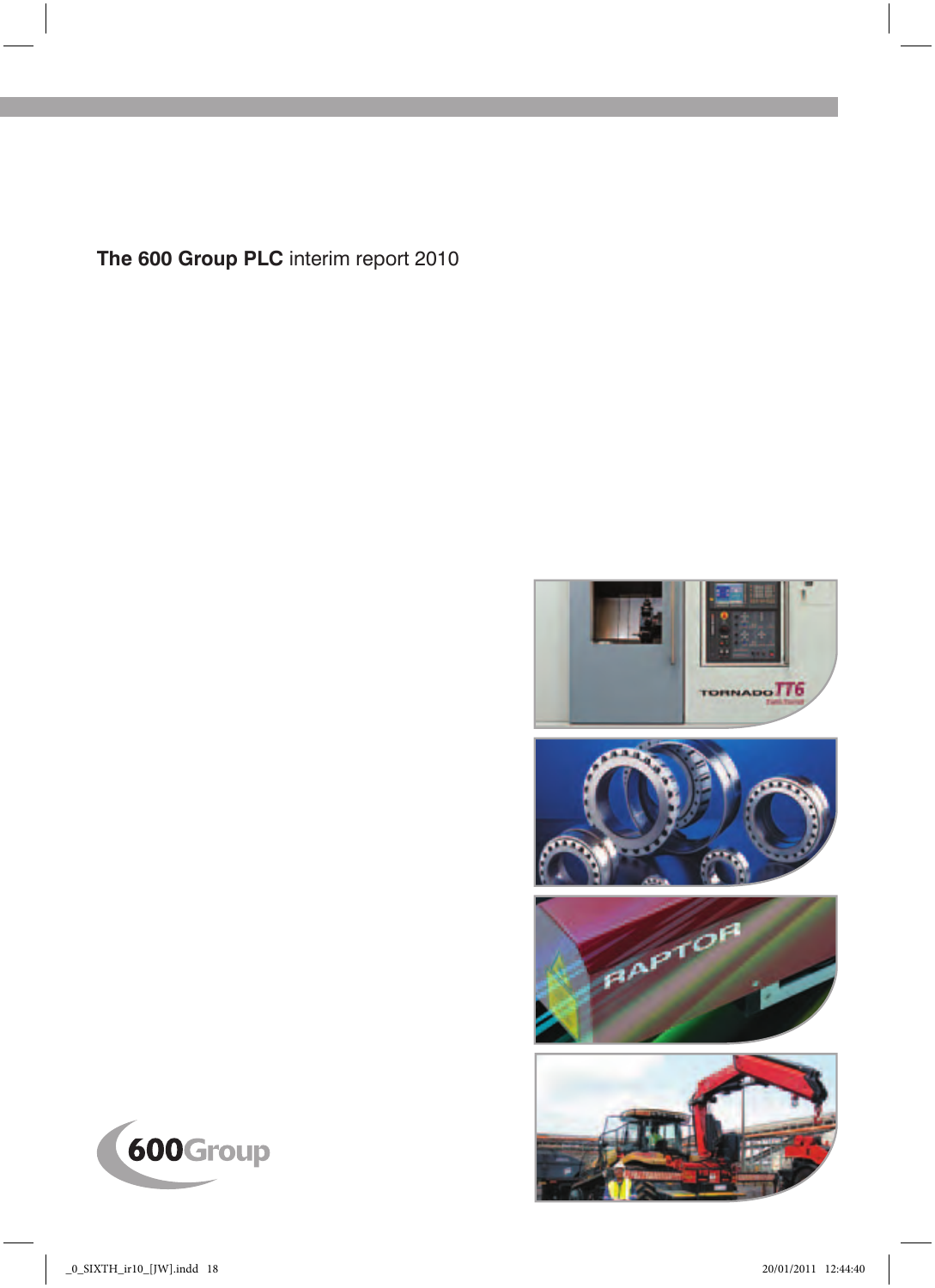**The 600 Group PLC** ("the Group") is a diversified engineering group with a world class reputation in the manufacture and distribution of machine tools, precision engineered components, laser marking systems and mechanical handling and waste management equipment.

The Group operates these four areas of business from locations in Europe, North America, Australia and South Africa selling into more than 180 countries worldwide.



## **visit us online** This report and more information on our products www.600group.com

**For Up-to-date investor information please visit** www.600group.com/investors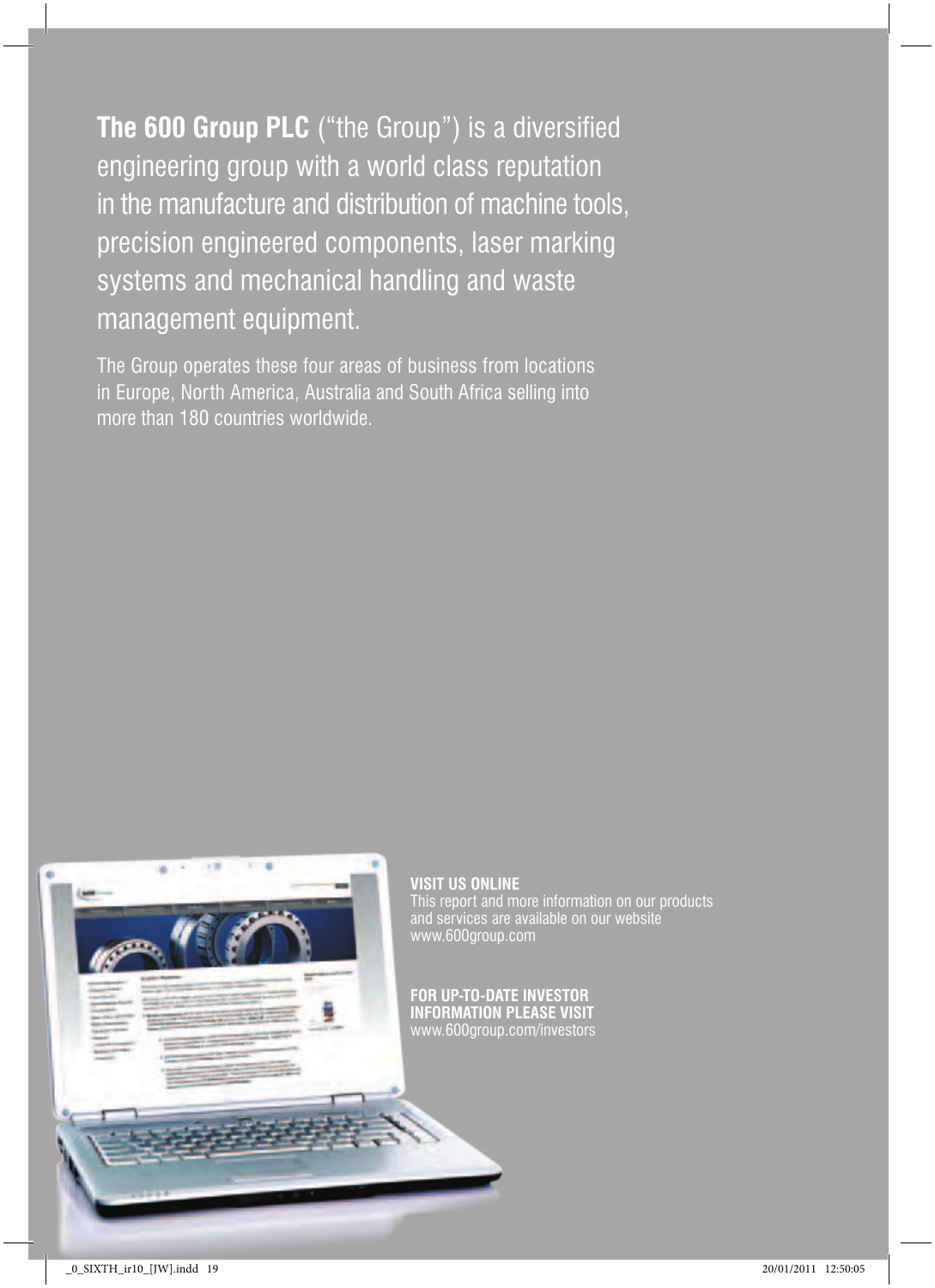# **Highlights**

### **Financial**

- **2** Revenue growth of 13%\*
- j Pre-tax profit of £1.5m (2009: loss of £5.8m)
- Basic earnings per share on continuing operations of 2.5p (2009: loss of 10.0p)
- <sup>2</sup> Gross margin increased to 33% (2009: 32%)
- Turnaround strategy completed which continues to deliver positive results
- **<sup>2</sup>** Improving worldwide market conditions
- **D** Order book up 33% on comparative period in 2009
- Additional funding removes constraints on capital
- Acquisition in Poland completed with integration progressing successfully

\* After adjustment for discontinued operations.

| <b>IFC</b> Company profile |
|----------------------------|
| 01 Highlights              |
| 02 Half year statement     |

- **04** Condensed consolidated income statement
- **05** Condensed consolidated statement of comprehensive income/(expense)
- **06** Condensed consolidated statement of financial position
- **07** Condensed consolidated statement of changes in equity
- **08** Condensed consolidated cash flow statement
- **09** Notes relating to the interim financial statements
- **IBC** Directors and advisors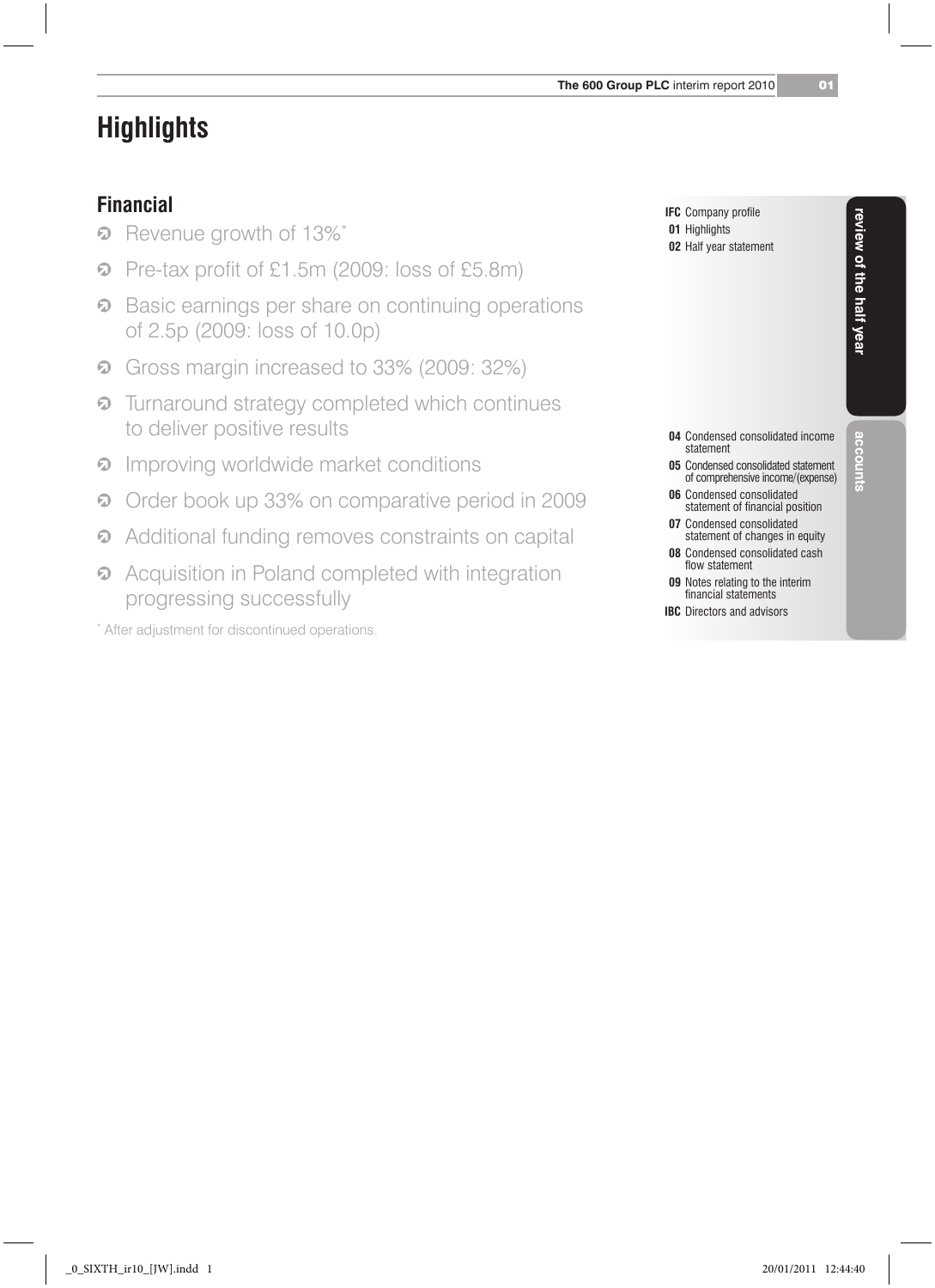## **Half year statement**

Following the recent refinancing exercise and subsequent acquisition of a substantial manufacturing facility in Poland, the Group is well positioned to benefit from the improvement in trading conditions.

The Group has seen an improvement in its global markets during the first half year. Although initial sales revenues were impacted by working capital constraints in the period, revenue has now increased following the inflow of funds from the shareholder loan approved at the General Meeting on 27 August 2010. Importantly, we announced the acquisition of a machine tool manufacturing facility in Poland on 2 November 2010 which is a transformational transaction for the Group and will enable us to reduce delivery times and further improve our working capital.

#### **Trading and Markets**

The improvement in our global markets has been reflected in the order intake being 25% and orders in hand 33% above the same period last year. The machine tool and precision engineered component markets have improved significantly in North America with there being a slower recovery in Europe. Laser marking continues to perform above the Board's expectations in both Europe and North America and our mechanical and waste handling business in South Africa has grown modestly. We anticipate that order levels will be maintained in the second half of the year and that revenue will continue to increase as a result of the supply chain improvements we have implemented.

#### **Results**

Revenue, after adjustment for discontinued operations, grew by 13% as compared to the same period last year and our gross profit increased to 33% (2009: 32%). Net operating expenses before restructuring costs, net pension credit and impairment of intangible assets reduced to £7.5m (2009: £7.9m) following further savings in overheads. Restructuring costs of £0.8m (2009: £2.6m) were incurred and a net pension credit of £1.7m arose due to changing to the consumer price index as the measure of price inflation as opposed to the retail price index. The Group's profit from operations before net financial income and tax was £1.1m (2009: operating loss of £5.0m). Net financial income was £0.3m compared with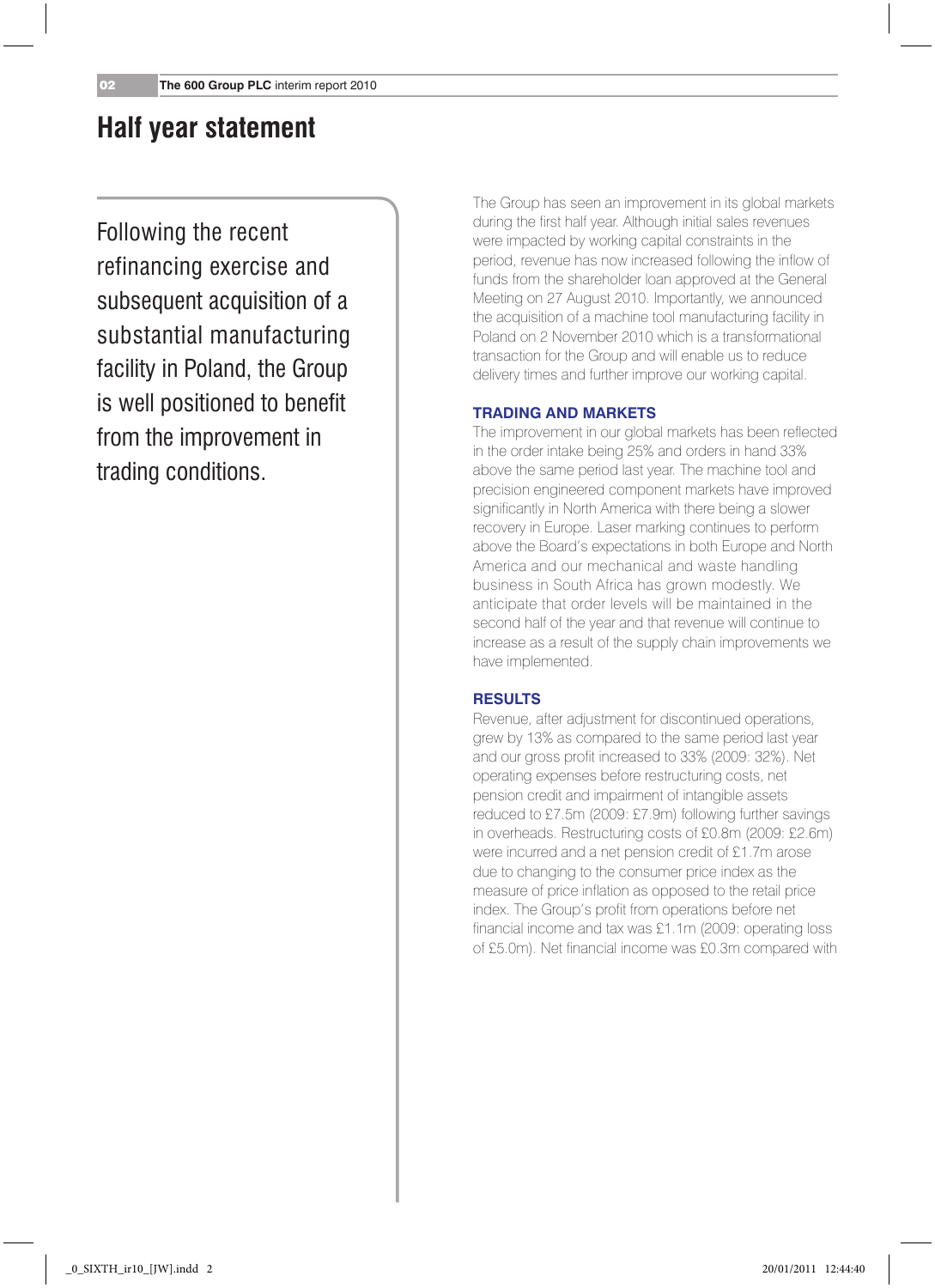a net financial expense of £0.8m in the corresponding period last year. This resulted in a profit before tax of £1.5m (2009: loss of £5.8m). The basic earnings per share for continuing operations was 2.5p (2009: (10.0)p) and diluted earnings per share was 2.4p (2009: (10.0)p).

Net borrowings increased at the half year end to £5.9m (2009: £5.0m) as payments were made to suppliers to release supply chain constraints. The Group has banking arrangements in all the countries in which it has an operating presence and regularly updates its lenders on the Group's progress. Banking facilities of £6.9m, together with a shareholder loan of £2.5m, are in place. The Board believes that this is sufficient for the Group's ongoing needs. Inventory levels have reduced by 13% to £19.3m (2009: £22.1m) and trade and other receivables by 11% to £8.6m (2009: £9.7m).

#### **Dividend**

As previously stated, any future dividend payments will depend on the Group's results. Accordingly, the Board does not recommend the payment of a dividend at this time.

#### **Principal Risks and Uncertainties**

The principal risks and uncertainties remain as outlined in our 2010 Annual Report.

#### **Related Party Transactions**

No related party transactions took place in the period under review. Related party transactions for the 53 weeks ended 3 April 2010 are as described in the Group's Annual Report 2010.

#### **Outlook**

There are positive signs of recovery in our principal markets and, following the recent refinancing exercise and subsequent acquisition of a substantial manufacturing facility in Poland, the Group is well positioned to benefit from the improvement in trading conditions.

Our turnaround strategy has now been completed and continues to show positive results. Management is focused on completing the integration of the Polish acquisition, which will fundamentally alter the business model of the Machine Tools division, and should result in improved lead times and margins as well as working capital benefits.

#### **Martin Temple Chairman** 30 November 2010

# **>>strength through leading brands and global diversification**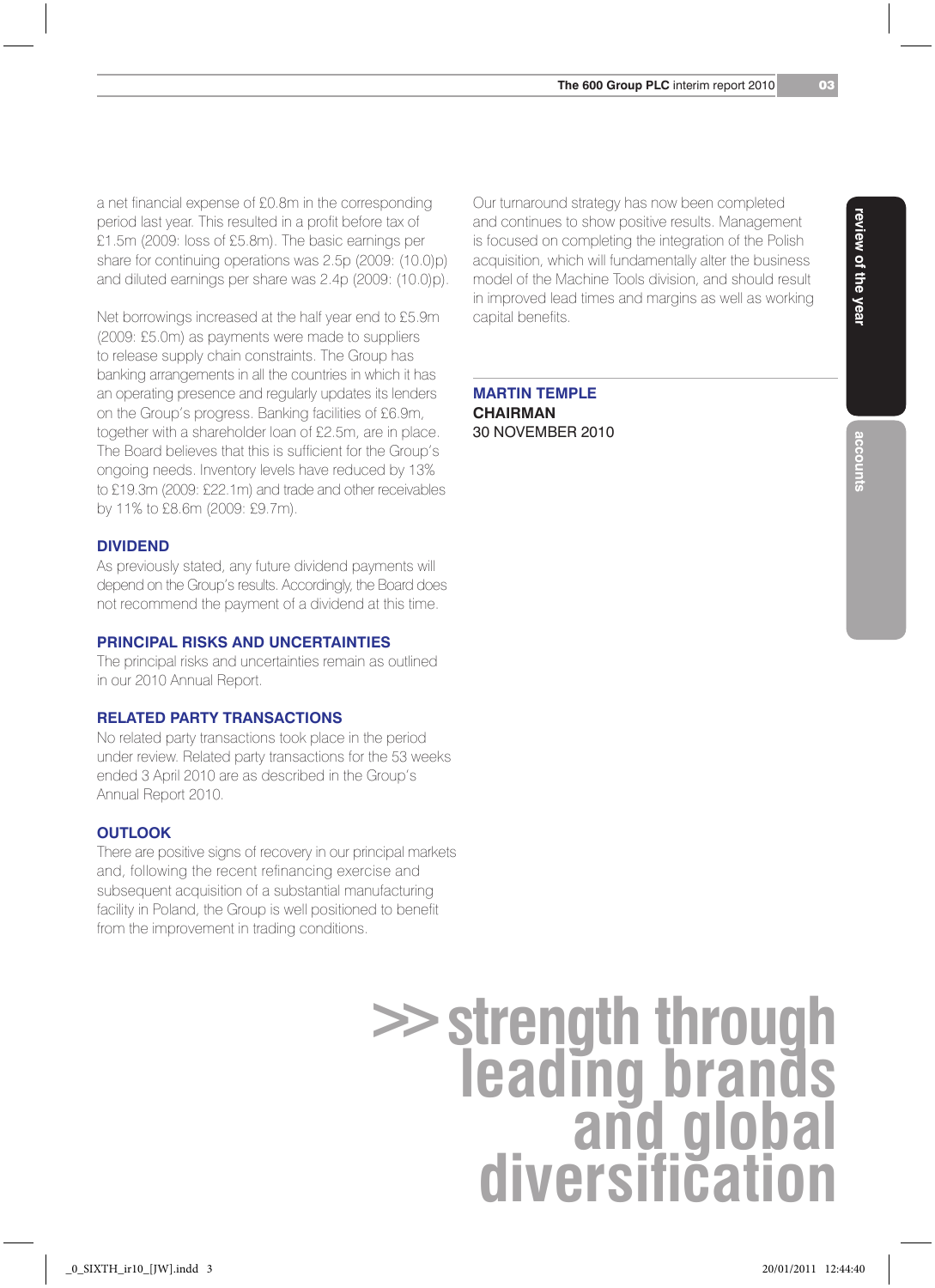## **Condensed consolidated income statement (unaudited)** for the 26-week period ended 2 October 2010

|                                                                                                                                                      |       | 26 weeks<br>ended<br>2 October<br>2010 | 26 weeks<br>ended<br>26 September<br>2009 | 53 weeks<br>ended<br>3 April<br>2010 |
|------------------------------------------------------------------------------------------------------------------------------------------------------|-------|----------------------------------------|-------------------------------------------|--------------------------------------|
|                                                                                                                                                      | Notes | £000                                   | £000                                      | £000                                 |
| Revenue                                                                                                                                              | 5     | 22,872                                 | 20,297                                    | 45,376                               |
| Cost of sales                                                                                                                                        |       | (15, 243)                              | (13, 740)                                 | (30, 933)                            |
| <b>Gross profit</b>                                                                                                                                  |       | 7,629                                  | 6,557                                     | 14,443                               |
| Other operating income                                                                                                                               |       | 106                                    | 160                                       | 176                                  |
| Net operating expenses                                                                                                                               |       | (6,599)                                | (11, 716)                                 | (21, 393)                            |
| Profit/(loss) from operations before restructuring costs, net pension credit,<br>charge for share-based payments and impairment of intangible assets |       | 152                                    | (1, 301)                                  | (1,081)                              |
| Restructuring costs                                                                                                                                  | 6     | (756)                                  | (2,566)                                   | (5,401)                              |
| Credit in respect of past service pension liabilities net<br>of curtailment costs                                                                    | 6     | 1,740                                  |                                           | 897                                  |
| Charge for share-based payments                                                                                                                      | 6     |                                        | (11)                                      | (67)                                 |
| Impairment of intangible assets                                                                                                                      | 6     |                                        | (1, 121)                                  | (1, 122)                             |
| Profit/(loss) from operations                                                                                                                        |       | 1,136                                  | (4,999)                                   | (6, 774)                             |
| Financial income                                                                                                                                     |       | 5,393                                  | 4,188                                     | 8,607                                |
| Financial expense                                                                                                                                    |       | (5,057)                                | (4,961)                                   | (10, 541)                            |
| Profit/(loss) before tax                                                                                                                             |       | 1,472                                  | (5, 772)                                  | (8,708)                              |
| Income tax credit/(charge)                                                                                                                           | 7     | 35                                     | (8)                                       | (8)                                  |
| Profit/(loss) for the period from continuing operations                                                                                              |       | 1,507                                  | (5,780)                                   | (8, 716)                             |
| Post tax loss of discontinued business                                                                                                               |       | (494)                                  | (352)                                     | (798)                                |
| Total profit/(loss) for the financial period                                                                                                         |       | 1,013                                  | (6, 132)                                  | (9, 514)                             |
| Attributable to:                                                                                                                                     |       |                                        |                                           |                                      |
| Equity holders of the Parent Company                                                                                                                 |       | 927                                    | (6,095)                                   | (9,423)                              |
| Minority interest                                                                                                                                    |       | 86                                     | (37)                                      | (91)                                 |
| Profit/(loss) for the period                                                                                                                         |       | 1,013                                  | (6, 132)                                  | (9, 514)                             |
| Basic earnings/(loss) per share                                                                                                                      | 8     |                                        |                                           |                                      |
| Continuing operations                                                                                                                                |       | 2.5p                                   | (10.0)p                                   | (15.2)p                              |
| Total                                                                                                                                                |       | 1.6p                                   | (10.6)p                                   | (16.6)p                              |
| Diluted earnings/(loss) per share                                                                                                                    | 8     |                                        |                                           |                                      |
| Continuing                                                                                                                                           |       | 2.4p                                   | $(10.0)$ p                                | (15.2)p                              |
| Total                                                                                                                                                |       | 1.5p                                   | (10.6)p                                   | (16.6)p                              |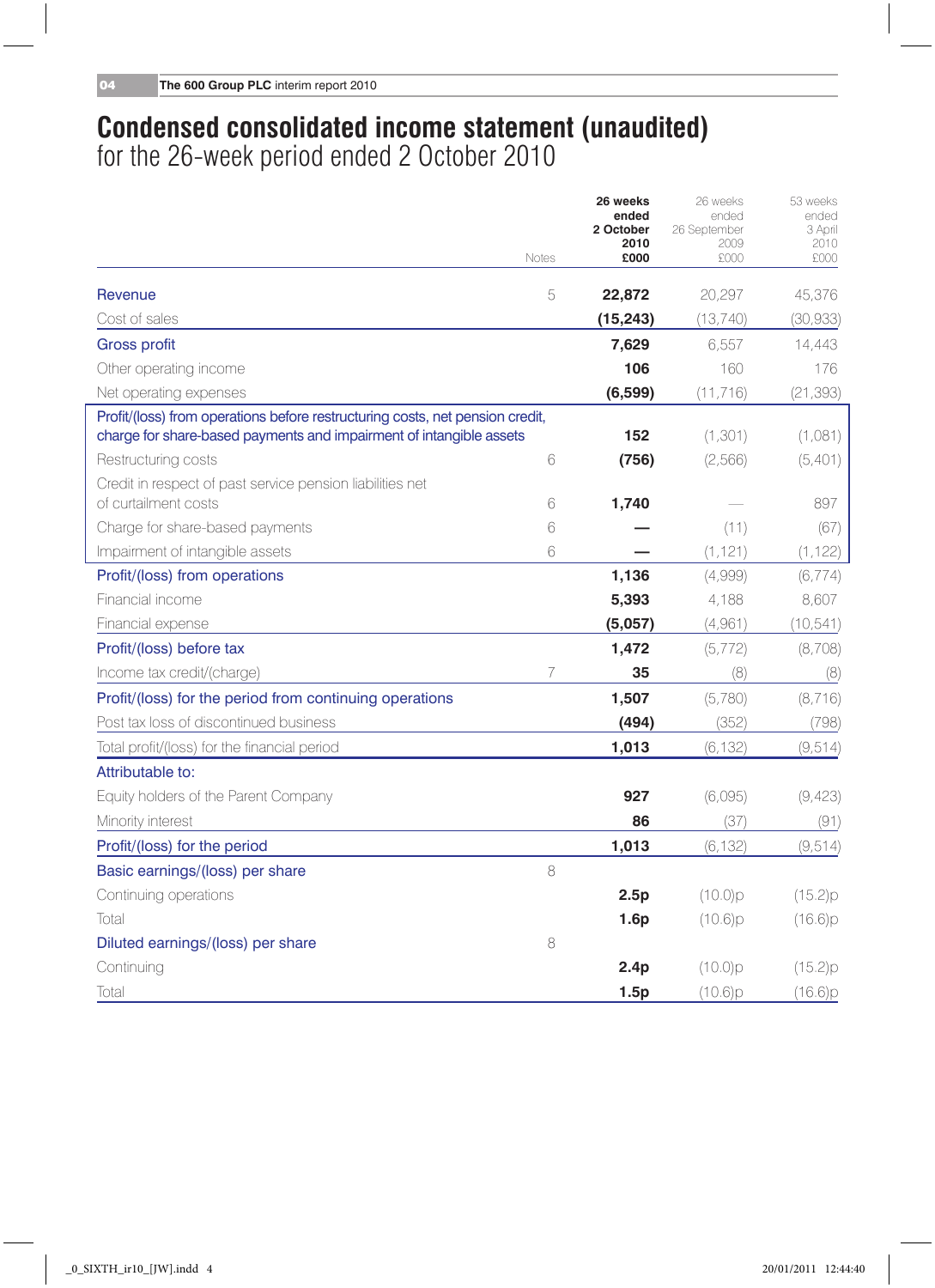## **Condensed consolidated statement of comprehensive income/(expense) (unaudited)**

for the 26-week period ended 2 October 2010 **26 weeks** 26 weeks 53 weeks

|                                                       | zo weens<br>ended<br>2 October<br>2010<br>£000 | ZU MEEKS<br>ended<br>26 September<br>2009<br>£000 | OO MAGUS<br>review<br>ended<br>3 April<br>2010<br>£000 |
|-------------------------------------------------------|------------------------------------------------|---------------------------------------------------|--------------------------------------------------------|
| Profit/(loss) for the period                          | 1,013                                          | (6, 132)                                          | (9, 514)                                               |
| Other comprehensive income/(expense):                 |                                                |                                                   |                                                        |
| Foreign exchange translation differences              | (16)                                           | 243                                               | 716                                                    |
| Net actuarial gain/(loss) on employee benefit schemes | 160                                            | (2,360)                                           | (3,109)                                                |
| Impact of changes to defined benefit asset limit      | (691)                                          |                                                   | 3,070                                                  |
| Revaluation of properties                             |                                                |                                                   | 418                                                    |
| Impairment of properties through revaluation reserve  |                                                |                                                   | (1, 019)                                               |
| Deferred tax on above items                           |                                                | 896                                               | accounts                                               |
| Other comprehensive (expense)/income for the period,  |                                                |                                                   |                                                        |
| net of income tax                                     | (547)                                          | (1,221)                                           | 76                                                     |
| Total comprehensive income/(expense) for the period   | 466                                            | (7, 353)                                          | (9,438)                                                |
| Attributable to:                                      |                                                |                                                   |                                                        |
| Equity holders of the Parent Company                  | 368                                            | (7, 410)                                          | (9, 545)                                               |
| Minority interest                                     | 98                                             | 57                                                | 107                                                    |
| Total comprehensive income/(expense) for the period   | 466                                            | (7, 353)                                          | (9,438)                                                |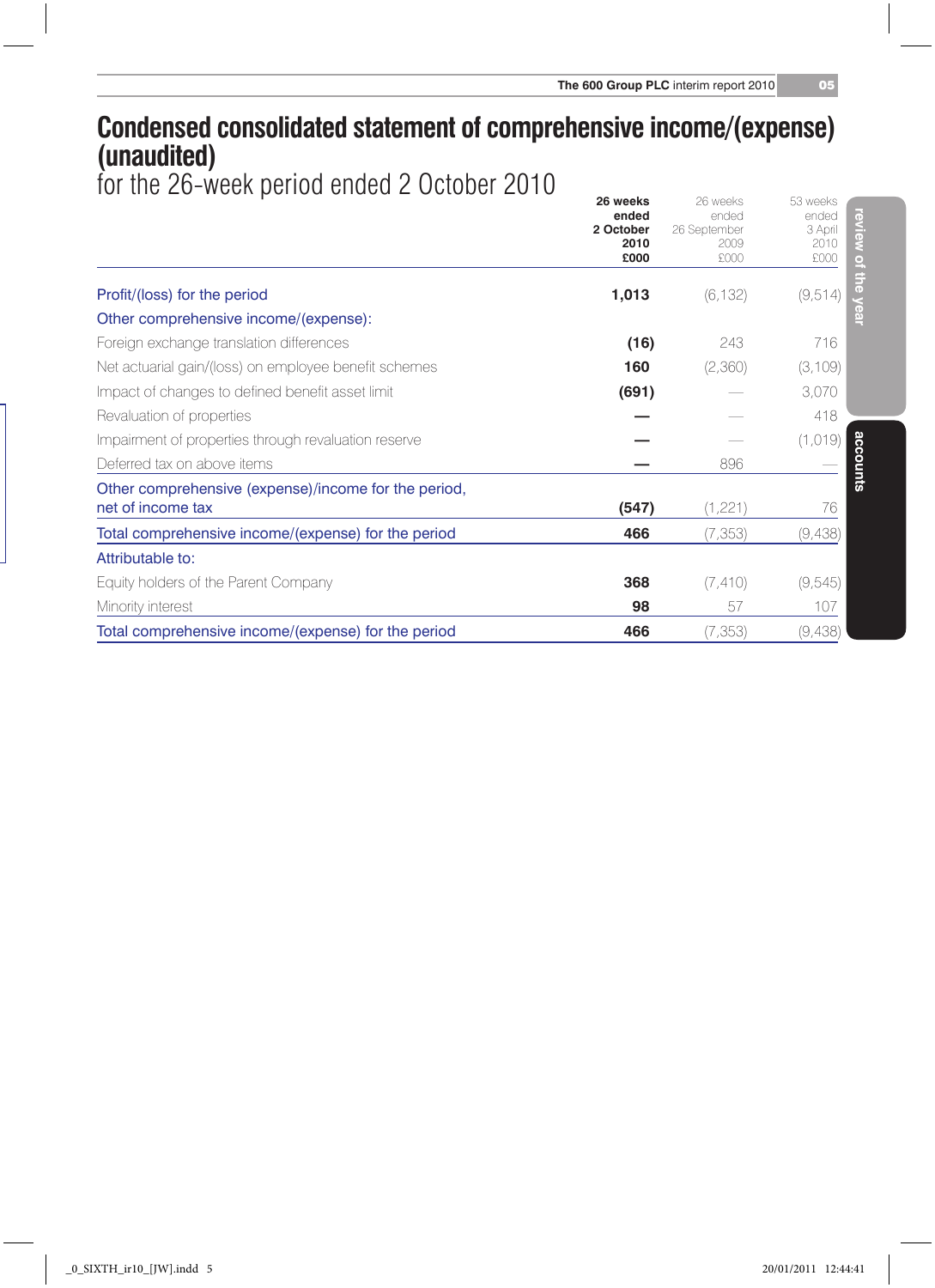## **Condensed consolidated statement of financial position (unaudited)** as at 2 October 2010

|                                                                   | As at<br>2 October         | As at<br>26 September | As at<br>3 April |
|-------------------------------------------------------------------|----------------------------|-----------------------|------------------|
|                                                                   | 2010<br>£000<br>Note       | 2009<br>£000          | 2010<br>£000     |
| Non-current assets                                                |                            |                       |                  |
| Property, plant and equipment                                     | 9,717                      | 10,583                | 9,996            |
| Intangible assets                                                 | 1,456                      | 1,705                 | 1,457            |
| Deferred tax assets                                               | 2,350                      | 1,268                 | 2,294            |
|                                                                   | 13,523                     | 13,556                | 13,747           |
| <b>Current assets</b>                                             |                            |                       |                  |
| Inventory                                                         | 19,321                     | 22,128                | 19,393           |
| Trade and other receivables                                       | 8,614                      | 9.698                 | 9,499            |
| Cash and cash equivalents                                         | 445                        | 2,890                 | 823              |
|                                                                   | 28,380                     | 34,716                | 29,715           |
| <b>Total assets</b>                                               | 41,903                     | 48,272                | 43,462           |
| <b>Non-current liabilities</b>                                    |                            |                       |                  |
| Employee benefits                                                 | $\overline{9}$<br>(2, 249) | (5,873)               | (4, 137)         |
| Deferred tax liability                                            | (1,735)                    | (709)                 | (1,735)          |
|                                                                   | (3,984)                    | (6, 582)              | (5,872)          |
| <b>Current liabilities</b>                                        |                            |                       |                  |
| Trade and other payables                                          | (10, 017)                  | (10, 832)             | (11, 435)        |
| Income tax payable                                                | (128)                      | (51)                  | (114)            |
| Provisions                                                        | (120)                      | (276)                 | (229)            |
| Loans and other borrowings                                        | (6,370)                    | (7, 841)              | (5, 151)         |
|                                                                   | (16, 635)                  | (19,000)              | (16,929)         |
| <b>Total liabilities</b>                                          | (20, 619)                  | (25, 582)             | (22, 801)        |
| Net assets                                                        | 21,284                     | 22,690                | 20,661           |
| Shareholders' equity                                              |                            |                       |                  |
| Called-up share capital                                           | 14,308                     | 14,308                | 14,308           |
| Share premium account                                             | 13,766                     | 13,766                | 13,766           |
| Revaluation reserve                                               | 1,446                      | 2,040                 | 1,433            |
| Capital redemption reserve                                        | 2,500                      | 2,500                 | 2,500            |
| Equity reserve                                                    | 157                        |                       |                  |
| Translation reserve                                               | 1,529                      | 1,196                 | 1,570            |
| Retained earnings                                                 | (13, 154)                  | (11, 704)             | (13, 550)        |
| Total equity attributable to equity holders of the Parent Company | 20,552                     | 22,106                | 20,027           |
| Minority interest                                                 | 732                        | 584                   | 634              |
| <b>Total equity</b>                                               | 21.284                     | 22,690                | 20.661           |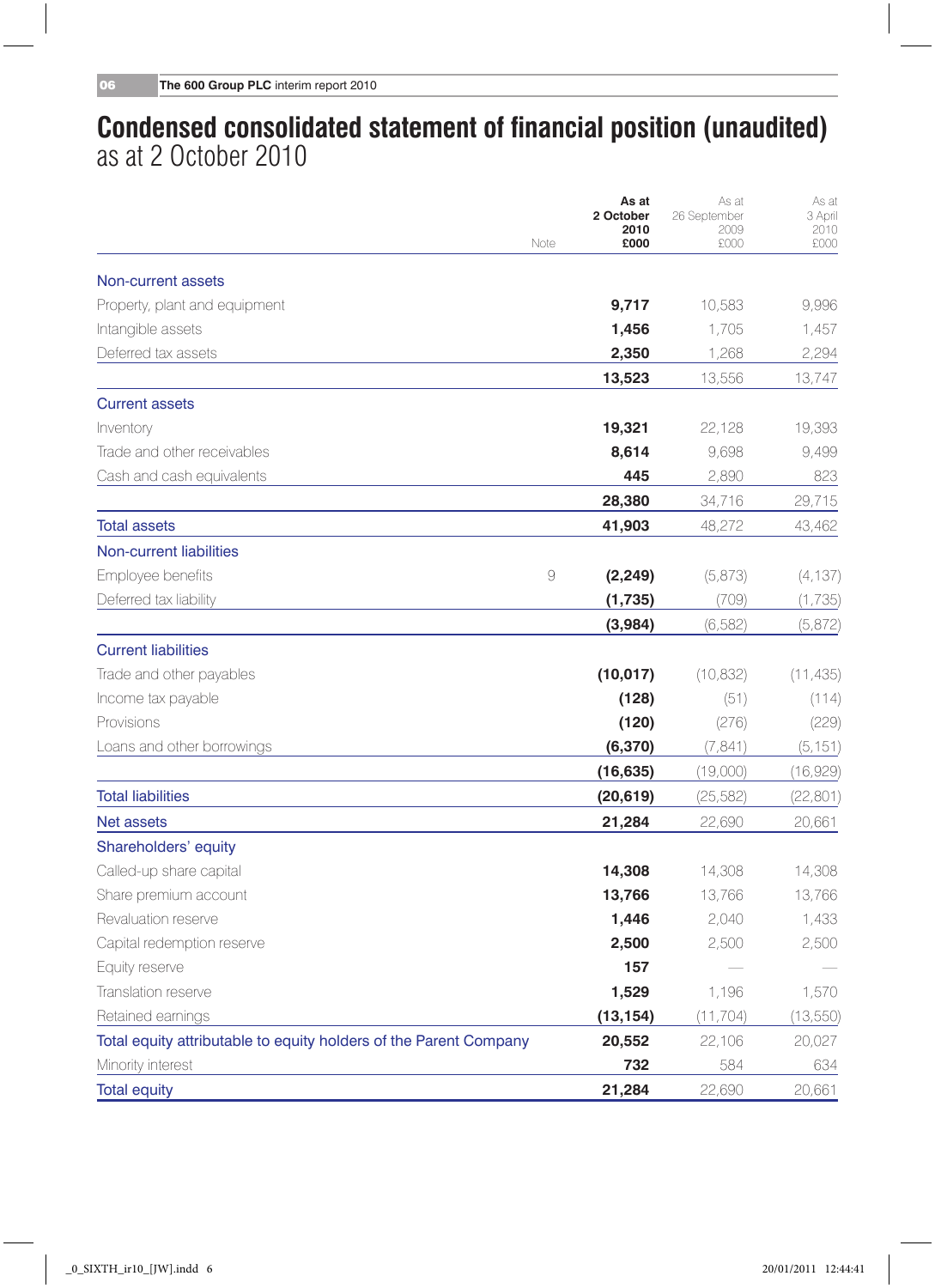**review of the year**

review of the year

**accounts**

accounts

## **Condensed consolidated statement of changes in equity (unaudited)** as at 2 October 2010

|                                                     | Ordinary<br>share | Share   | premium Revaluation redemption | Capital              | Equity  | Translation | Retained              |          | Minority              | Total    |
|-----------------------------------------------------|-------------------|---------|--------------------------------|----------------------|---------|-------------|-----------------------|----------|-----------------------|----------|
|                                                     | capital           | account | reserve                        | reserve <sup>1</sup> | reserve | reserve     | earnings              | Total    | interest <sup>2</sup> | equity   |
|                                                     | £000              | £000    | £000                           | £000                 | £000    | £000        | £000                  | £000     | £000                  | £000     |
| At 29 March 2009                                    | 14,308            | 13,766  | 1,969                          | 2,500                |         | 1,117       | (4, 156)              | 29,504   | 527                   | 30,031   |
| Loss for the period                                 |                   |         |                                |                      |         |             | (6,095)               | (6,095)  | (37)                  | (6, 132) |
| Other comprehensive income:                         |                   |         |                                |                      |         |             |                       |          |                       |          |
| Foreign currency translation                        |                   |         | 71                             |                      |         | 79          |                       | 150      | 94                    | 244      |
| Net actuarial losses on                             |                   |         |                                |                      |         |             |                       |          |                       |          |
| employee benefit schemes                            |                   |         |                                |                      |         |             | (2,360)               | (2,360)  |                       | (2,360)  |
| Deferred tax on above items                         |                   |         |                                |                      |         |             | 896                   | 896      |                       | 896      |
| Total comprehensive income                          |                   |         | 71                             |                      |         | 79          | (1,464)               | (1, 314) | 94                    | (1,220)  |
| Transactions with owners:                           |                   |         |                                |                      |         |             |                       |          |                       |          |
| Charge for share-based                              |                   |         |                                |                      |         |             |                       |          |                       |          |
| payments                                            |                   |         |                                |                      |         |             | 11                    | 11       |                       | 11       |
| At 26 September 2009                                | 14,308            | 13,766  | 2,040                          | 2,500                |         | 1,196       | (11, 704)             | 22,106   | 584                   | 22,690   |
| Loss for the period                                 |                   |         |                                |                      |         |             | (3,328)               | (3,328)  | (54)                  | (3,382)  |
| Other comprehensive income:                         |                   |         |                                |                      |         |             |                       |          |                       |          |
| Foreign currency translation                        |                   |         | 60                             |                      |         | 374         |                       | 434      | 38                    | 472      |
| Revaluation of property                             |                   |         | 418                            |                      |         |             |                       | 418      |                       | 418      |
| Impairment of property                              |                   |         |                                |                      |         |             |                       |          |                       |          |
| through revaluation reserve                         |                   |         | (1,019)                        |                      |         |             |                       | (1,019)  |                       | (1,019)  |
| Minority share of property                          |                   |         |                                |                      |         |             |                       |          |                       |          |
| revaluation                                         |                   |         | (66)                           |                      |         |             |                       | (66)     | 66                    |          |
| Net actuarial losses on                             |                   |         |                                |                      |         |             |                       |          |                       |          |
| employee benefit schemes                            |                   |         |                                |                      |         |             | (748)                 | (748)    |                       | (748)    |
| Deferred tax                                        |                   |         |                                |                      |         |             | (896)                 | (896)    |                       | (896)    |
| Impact of changes to                                |                   |         |                                |                      |         |             |                       |          |                       |          |
| defined benefit asset limit                         |                   |         |                                |                      |         |             | 3,070                 | 3,070    |                       | 3,070    |
| Total comprehensive income                          |                   |         | (607)                          |                      |         | 374         | 1,426                 | 1,193    | 104                   | 1,297    |
| Transactions with owners:                           |                   |         |                                |                      |         |             |                       |          |                       |          |
| Credit for share-based                              |                   |         |                                |                      |         |             |                       |          |                       |          |
| payments                                            |                   |         |                                |                      |         |             | 56                    | 56       |                       | 56       |
| <b>At 3 April 2010</b>                              | 14,308            | 13,766  | 1,433                          | 2,500                |         | 1,570       | (13,550)              | 20,027   | 634                   | 20.661   |
| Profit for the period                               |                   |         |                                |                      |         |             | 927                   | 927      | 86                    | 1,013    |
| Other comprehensive income:                         |                   |         |                                |                      |         |             |                       |          |                       |          |
| Foreign currency translation                        |                   |         | 13                             |                      |         | (41)        |                       | (28)     | 12                    | (16)     |
| Issue of share warrants                             |                   |         |                                |                      |         |             |                       |          |                       |          |
| on shareholder loan                                 |                   |         |                                |                      | 157     |             |                       | 157      |                       | 157      |
| Net actuarial gain on                               |                   |         |                                |                      |         |             | 160                   | 160      |                       |          |
| employee benefit schemes                            |                   |         |                                |                      |         |             |                       |          |                       | 160      |
| Impact of changes to<br>defined benefit asset limit |                   |         |                                |                      |         |             | (691)                 | (691)    |                       | (691)    |
| Total comprehensive income                          |                   |         | 13                             |                      | 157     | (41)        | (531)                 | (402)    | 12                    | (390)    |
|                                                     |                   |         |                                |                      |         |             |                       |          |                       |          |
| At 2 October 2010                                   | 14.308            | 13.766  | 1.446                          | 2.500                | 157     |             | 1,529 (13,154) 20,552 |          | 732                   | 21,284   |

<sup>1</sup> The capital redemption reserve was set up on cancellation and repayment of cumulative preference shares in 2001.

<sup>2</sup> The minority interest relates to the 25.1% in 600SA Holdings (Pty) Limited acquired by a South African individual on 3 April 2005 as explained in our Annual Report and Accounts for 2005.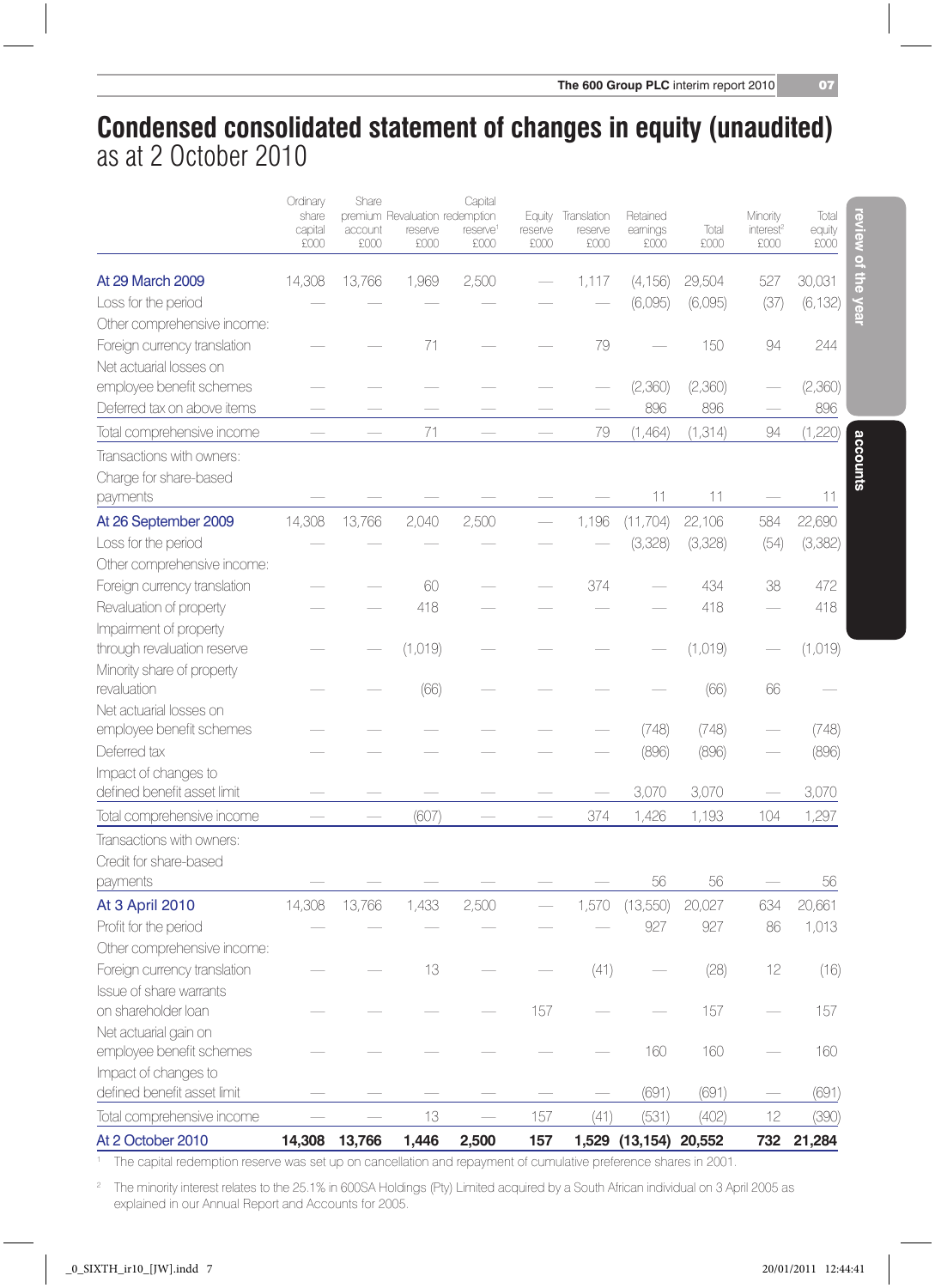## **Condensed consolidated cash flow statement (unaudited)** for the 26-week period ended 2 October 2010

|                                                                          | 26 weeks<br>ended<br>2 October<br>2010<br>£000 | 26 weeks<br>ended<br>26 September<br>2009<br>£000 | 53 weeks<br>ended<br>3 April<br>2010<br>£000 |
|--------------------------------------------------------------------------|------------------------------------------------|---------------------------------------------------|----------------------------------------------|
| Cash flows from operating activities                                     |                                                |                                                   |                                              |
| Profit/(loss) for the period                                             | 1,013                                          | (6, 132)                                          | (9, 514)                                     |
| Adjustments for:                                                         |                                                |                                                   |                                              |
| Amortisation of development expenditure                                  | 253                                            | 286                                               | 528                                          |
| Depreciation                                                             | 467                                            | 446                                               | 974                                          |
| Impairment of goodwill                                                   |                                                | 1,122                                             | 1,122                                        |
| Net financial (income)/expense                                           | (336)                                          | 773                                               | 1,934                                        |
| Profit on disposal of plant and equipment                                |                                                |                                                   | (14)                                         |
| Equity share option expense                                              |                                                | 11                                                | 67                                           |
| Income tax (income)/expense                                              | (35)                                           | 8                                                 | 8                                            |
| Operating profit/(loss) before changes in working capital and provisions | 1,362                                          | (3,486)                                           | (4,895)                                      |
| Decrease in trade and other receivables                                  | 833                                            | 1,825                                             | 2,166                                        |
| (Increase)/decrease in inventories                                       | (43)                                           | 2.407                                             | 5.714                                        |
| Decrease in trade and other payables                                     | (1, 451)                                       | (4,017)                                           | (3, 597)                                     |
| (Decrease)/increase in employee benefits                                 | (1,663)                                        | 332                                               | (1,076)                                      |
| Cash used in operations                                                  | (962)                                          | (2,939)                                           | (1,688)                                      |
| Interest paid                                                            | (367)                                          | (151)                                             | (454)                                        |
| Income tax paid                                                          | (7)                                            | (40)                                              | 24                                           |
| Net cash used in operating activities                                    | (1, 336)                                       | (3, 130)                                          | (2, 118)                                     |
| Cash flows used in investing activities                                  |                                                |                                                   |                                              |
| Interest received                                                        | 23                                             | 18                                                | 22                                           |
| Proceeds from sale of plant and equipment                                | 1                                              | 52                                                | 128                                          |
| Purchase of plant and equipment                                          | (183)                                          | (136)                                             | (576)                                        |
| Development expenditure capitalised                                      | (252)                                          | (244)                                             | (239)                                        |
| Net cash used in investing activities                                    | (411)                                          | (310)                                             | (665)                                        |
| Cash flows from financing activities                                     |                                                |                                                   |                                              |
| Proceeds from shareholder loan net of repayments and costs               | 2,020                                          | 684                                               | 555                                          |
| Proceeds from issue of share warrants on shareholder loan                | 157                                            |                                                   |                                              |
| Net cash from financing activities                                       | 2,177                                          | 684                                               | 555                                          |
| Net increase/(decrease) in cash and cash equivalents                     | 430                                            | (2,756)                                           | (2,228)                                      |
| Cash and cash equivalents at beginning of period                         | (3, 371)                                       | (1,075)                                           | (1,075)                                      |
| Effect of exchange rate fluctuations on cash held                        | (18)                                           | (60)                                              | (68)                                         |
| Cash and cash equivalents at end of period                               | (2,959)                                        | (3,891)                                           | (3, 371)                                     |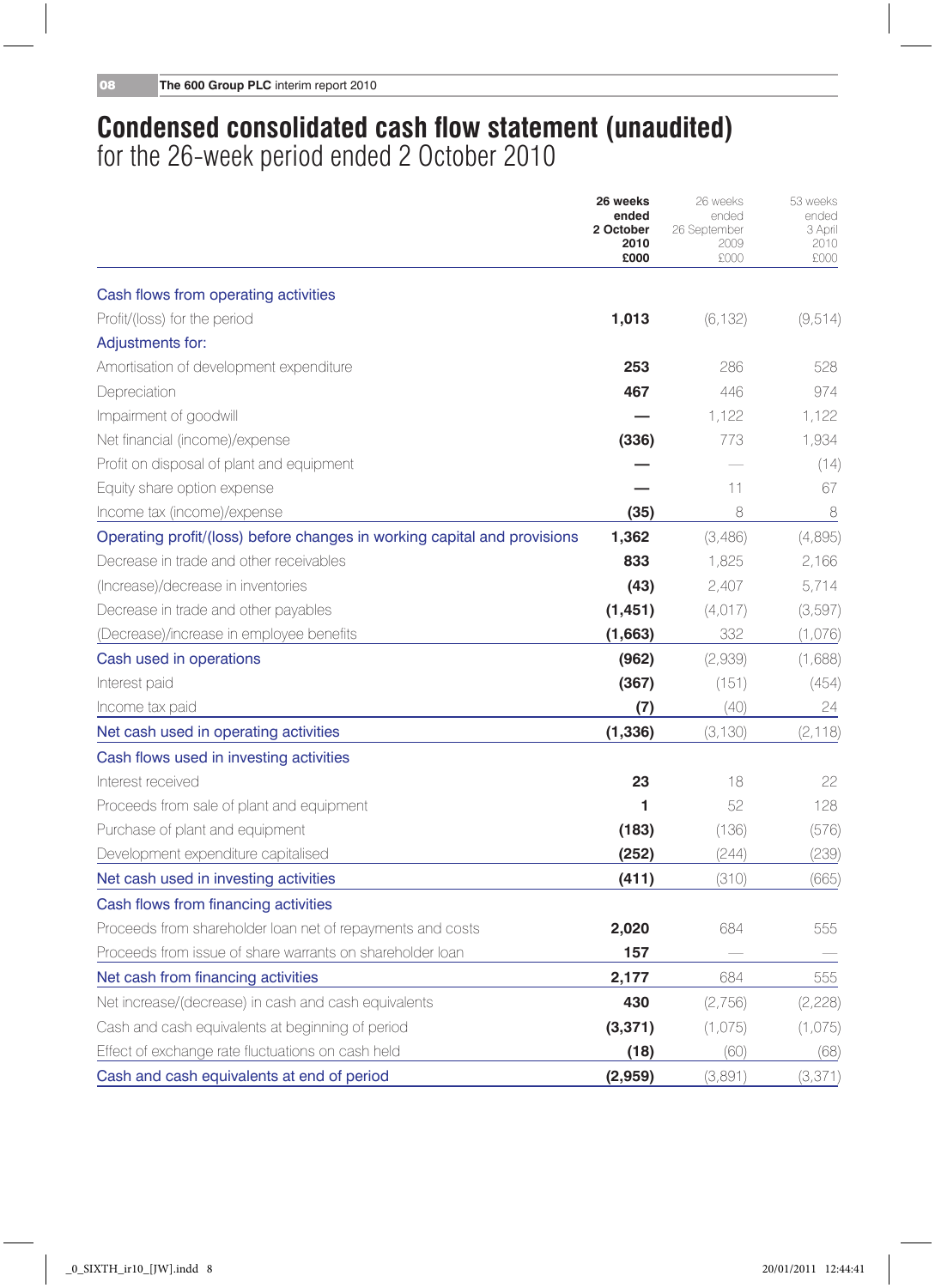#### **1. Basis of preparation**

The 600 Group PLC (the "Company") is a public limited company incorporated and domiciled in England and Wales. The Company's ordinary shares are traded on the London Stock Exchange. The condensed consolidated half yearly financial statements of the Company for the 26-week period ended 2 October 2010 comprise the Company and its subsidiaries (together referred to as the "Group").

This half-yearly report is the condensed consolidated financial information of the Group for the 26 weeks ended 2 October 2010. It has been prepared in accordance with the Disclosure and Transparency Rules of the UK Financial Services Authority and the requirements of IAS 34 "Interim financial reporting" as adopted by the European Union.

The condensed consolidated half yearly financial statements do not constitute financial statements and do not include all the information and disclosures required for full annual financial statements. The condensed consolidated half yearly financial statements were approved by the Board on 30 November 2010.

The comparative figures for the financial year ended 3 April 2010 are not the Group's statutory accounts for that financial year. Those accounts have been reported on by the Group's auditors and delivered to the Registrar of Companies. The report of the auditors was: (i) unqualified; (ii) did not include a reference to any matters to which the auditors drew attention by way of emphasis without qualifying their report; and (iii) did not contain a statement under Section 498 (2) or (3) of the Companies Act 2006.

The half yearly results for the current and comparative period are neither audited nor reviewed by the Company's auditors.

#### **Going concern basis**

The Group meets its day to day working capital requirements through overdraft facilities which are due for renewal on various dates. The facilities in place are as follows and are subject to normal covenant arrangements:

- j UK £3.0m facility, signed on 6 July 2010 and due for renewal on 24 May 2011;
- j US £1.2m facility, signed on 4 August 2010 and due for renewal on 1 August 2011;
- j South Africa £1.9m facility reducing to £1.6m on 1 February 2011 signed on 7 September 2010 for a period of one year; and
- j Australia £0.8 million loan in the process of renewal.

The Group has met the relevant performance covenants during the year.

The Group's forecasts and projections, taking account of reasonably possible changes in trading performance, show that the Group should be able to operate within the level of its current facilities. This includes consideration of working capital requirements and the impact of funding any further reorganisation costs. Further cost saving and result enhancing actions continue to be reviewed by the Board on a regular basis.

The Group will open facility renewal negotiations with the banks in due course and has, at this stage, not sought any written commitment that the facilities will be renewed. However, the Group has held discussions with its bankers about its future borrowing needs and no matters have been drawn to its attention to suggest that renewals may not be forthcoming on acceptable terms. The Group also considers that alternative sources of finance would be available should the need arise.

After making enquiries, the Directors have a reasonable expectation that the Company and the Group have adequate resources to continue in operational existence for the foreseeable future. Accordingly, they continue to adopt the going concern basis in preparing these condensed consolidated interim financial statements.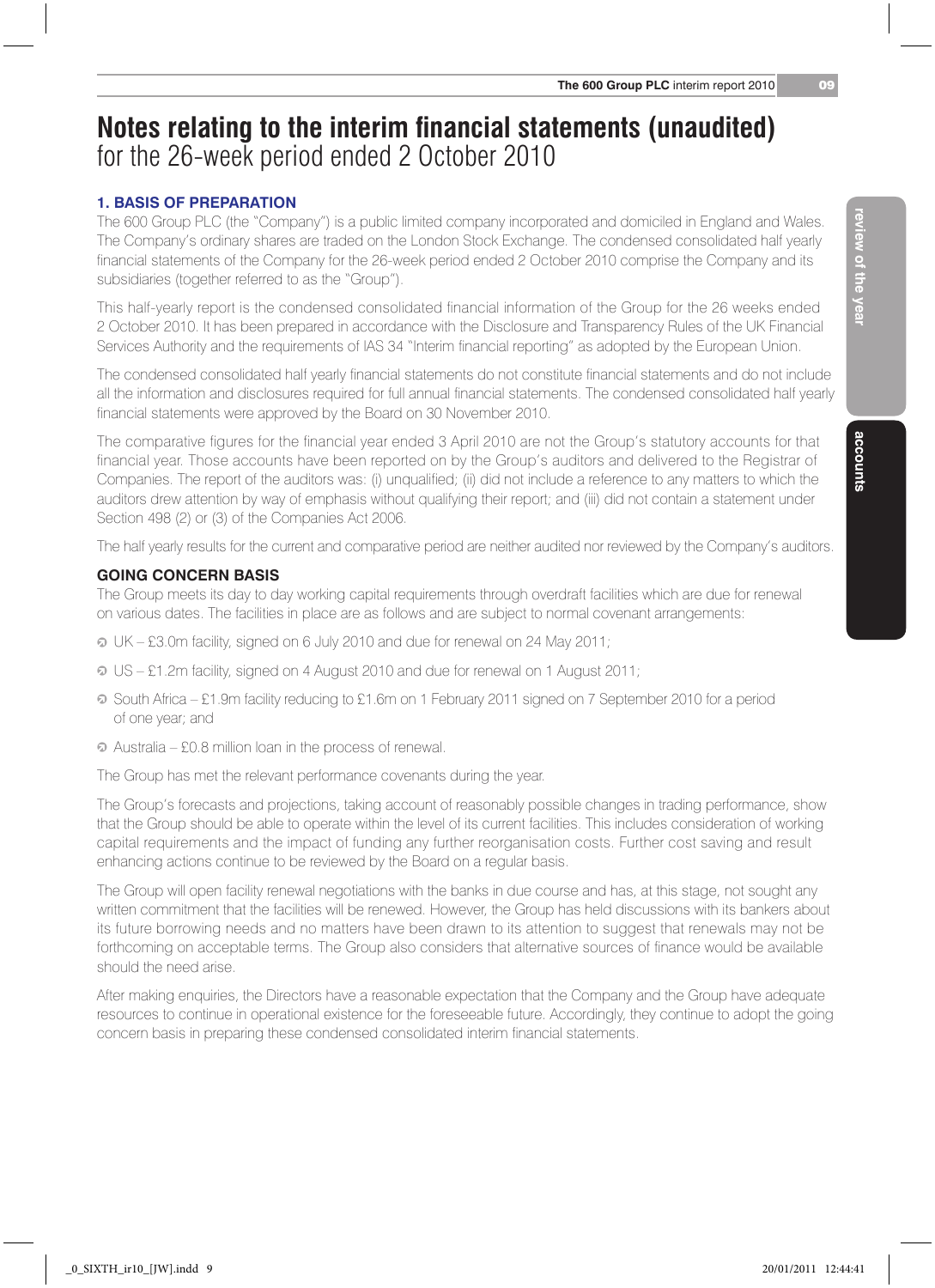#### **2. Significant accounting policies**

The condensed consolidated half yearly financial statements in this half year financial report for the 26 weeks ended 2 October 2010 have been prepared using accounting policies and methods of computation consistent with those set out in The 600 Group PLC's Annual Report and Accounts for the 53-week period ended 3 April 2010.

In preparing the condensed consolidated interim financial statements, management is required to make accounting assumptions and estimates. The assumptions and estimation methods were consistent with those applied to the Annual Report and Accounts for the 53-week period ended 3 April 2010.

#### **3. Cautionary Statement**

This half-year report contains certain forward-looking statements with respect to the financial condition, results, operations and business of The 600 Group PLC. These statements and forecasts involve risk and uncertainty because they relate to events and depend upon circumstances that will occur in the future. There are a number of factors that could cause actual results or developments to differ materially from those expressed or implied by these forward looking statements and forecasts. Nothing in this half-yearly report should be construed as a profit forecast.

#### **4. Directors' Liability**

Neither the Company nor the Directors accept any liability to any person in relation to this half year report except to the extent that such liability could arise under English law. Accordingly, any liability to a person who has demonstrated reliance on any untrue or misleading statement or omission shall be determined in accordance with Section 90A of the Financial Services and Markets Act 2000.

#### **5. Segment analysis**

IFRS 8 requires operating segments to be identified on the basis of internal reporting about components of the Group that are regularly reviewed by the chief operating decision maker to allocate resources to the segments and to assess their performance. The chief operating decision maker has been identified as the Executive Directors. The Executive Directors review the Group's internal reporting in order to assess performance and allocate resources.

The Executive Directors consider there to be four operating segments being Machine Tools, Precision Engineered Equipment, Laser Marking and Mechanical & Waste Handling.

The Executive Directors assess the performance of the operating segments based on a measure of operating profit/ (loss). This measurement basis excludes the effects of restructuring costs, costs in relation to closed operations and impairment of intangible assets from the operating segments. Central costs are classified as UK costs and are presented within the UK operating result.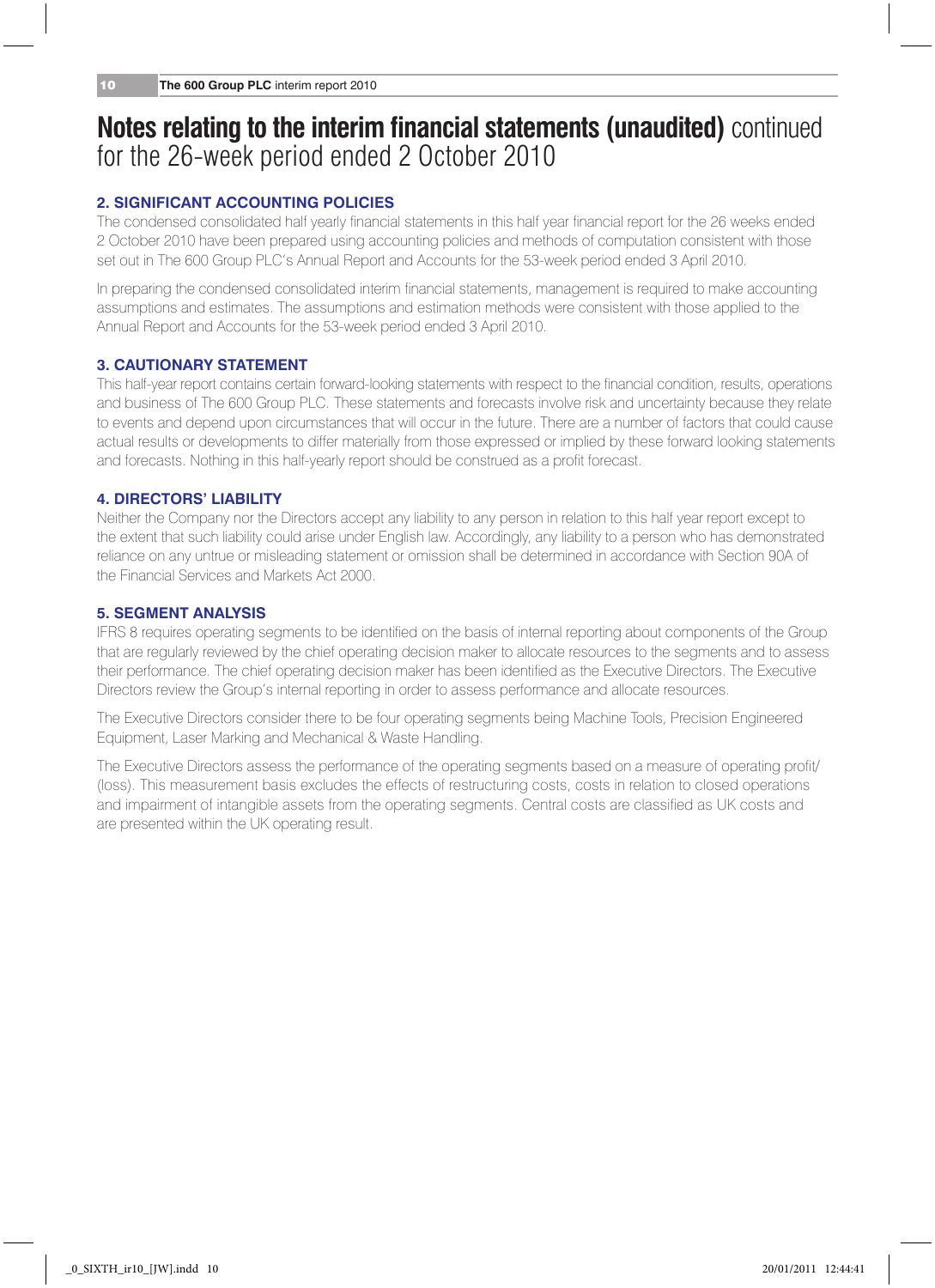#### **5. SEGMENT ANALYSIS** continued

The following is an analysis of the Group's revenue and results by reportable segment:

#### **26 Weeks ended 2 October 2010**

|                                                                                                   | Machine<br><b>Tools</b> | Precision<br>Engineered<br>Equipment | Laser<br><b>Marking</b> | Mechanical<br>and Waste<br>Handling | Total   |
|---------------------------------------------------------------------------------------------------|-------------------------|--------------------------------------|-------------------------|-------------------------------------|---------|
|                                                                                                   | £000                    | <b>COOO</b>                          | £000                    | £000                                | 0003    |
| Segmental analysis of revenue                                                                     |                         |                                      |                         |                                     |         |
| Revenue from external customers                                                                   | 8.761                   | 6.817                                | 3.491                   | 3,803                               | 22,872  |
| Inter-segment revenue                                                                             | 1,067                   | 549                                  | 212                     |                                     | 1,828   |
| Total segment revenue                                                                             | 9,828                   | 7,366                                | 3,703                   | 3,803                               | 24,700  |
| Less: inter-segment revenue                                                                       |                         |                                      |                         |                                     | (1,828) |
| Total revenue per statutory accounts                                                              |                         |                                      |                         |                                     | 22,872  |
| Segmental analysis of profit from operations<br>before restructuring costs and net pension credit |                         |                                      |                         |                                     |         |
| Reportable segment (loss)/profit                                                                  | (473)                   | (60)                                 | 339                     | 258                                 | 64      |
| Inter-segment adjustment                                                                          |                         |                                      |                         |                                     | 88      |
| Group profit from operations (adjusted)                                                           |                         |                                      |                         |                                     | 152     |
| Restructuring costs                                                                               |                         |                                      |                         |                                     | (756)   |
| Credit in respect of past pension scheme service<br>net of curtailment cost                       |                         |                                      |                         |                                     | 1,740   |
| Group profit from operations                                                                      |                         |                                      |                         |                                     | 1,136   |
|                                                                                                   |                         |                                      |                         |                                     |         |
| Other segmental information:                                                                      |                         |                                      |                         |                                     |         |
| Reportable segment assets                                                                         | 21,871                  | 9,286                                | 7,319                   | 3,427                               | 41,903  |
| Reportable segment liabilities                                                                    | 10,950                  | 4,650                                | 3,050                   | 1,969                               | 20,619  |
| Fixed asset additions                                                                             | 90                      | 36                                   | 42                      | 15                                  | 183     |
| Depreciation and amortisation                                                                     | 322                     | 82                                   | 290                     | 26                                  | 720     |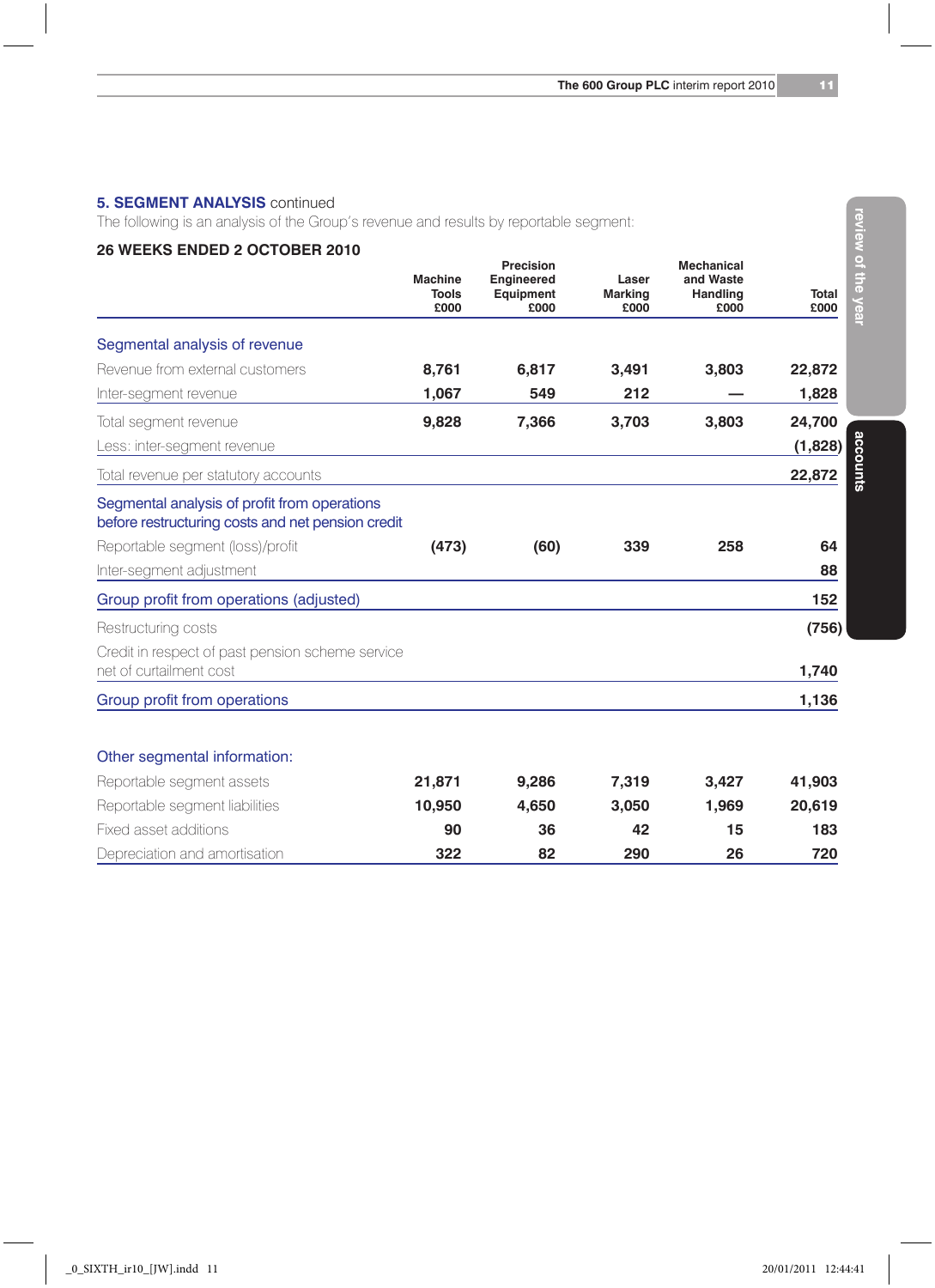#### **5. SEGMENT ANALYSIS** continued **26 Weeks ended 26 September 2009 Precision Mechanical**

|                                                                                                                                       | Machine<br>Tools<br>£000 | Precision<br><b>Engineered</b><br>Equipment<br>£000 | Laser<br><b>Marking</b><br>£000 | <b>Mechanical</b><br>and Waste<br>Handling<br>£000 | Total<br>£000 |
|---------------------------------------------------------------------------------------------------------------------------------------|--------------------------|-----------------------------------------------------|---------------------------------|----------------------------------------------------|---------------|
| Segmental analysis of revenue                                                                                                         |                          |                                                     |                                 |                                                    |               |
| Revenue from external customers                                                                                                       | 8.957                    | 5.855                                               | 1.957                           | 3,528                                              | 20,297        |
| Inter-segment revenue                                                                                                                 | 981                      | 505                                                 | 1,680                           |                                                    | 3,166         |
| Total segment revenue                                                                                                                 | 9.938                    | 6,360                                               | 3.637                           | 3.528                                              | 23,463        |
| Less: inter-segment revenue                                                                                                           |                          |                                                     |                                 |                                                    | (3, 166)      |
| Total revenue per statutory accounts                                                                                                  |                          |                                                     |                                 |                                                    | 20,297        |
| Segmental analysis of loss from operations before<br>restructuring costs, share based payments and<br>impairment of intangible assets |                          |                                                     |                                 |                                                    |               |
| Reportable segment loss                                                                                                               | (1, 132)                 | (516)                                               | 141                             | (177)                                              | (1,684)       |
| Inter-segment adjustment                                                                                                              |                          |                                                     |                                 |                                                    | 383           |
| Group loss from operations (adjusted)                                                                                                 |                          |                                                     |                                 |                                                    | (1, 301)      |
| Restructuring costs                                                                                                                   |                          |                                                     |                                 |                                                    | (2,566)       |
| Share-based payments                                                                                                                  |                          |                                                     |                                 |                                                    | (11)          |
| Impairment of intangible assets                                                                                                       |                          |                                                     |                                 |                                                    | (1, 121)      |
| Group loss from operations                                                                                                            |                          |                                                     |                                 |                                                    | (4,999)       |
| Other segmental information                                                                                                           |                          |                                                     |                                 |                                                    |               |
| Reportable segment assets                                                                                                             | 26,376                   | 10.517                                              | 7.751                           | 3.628                                              | 48.272        |
| Reportable segment liabilities                                                                                                        | 13,476                   | 6.033                                               | 3.798                           | 2.275                                              | 25.582        |
| Fixed asset additions                                                                                                                 | 67                       | 27                                                  | 31                              | 11                                                 | 136           |
| Depreciation and amortisation                                                                                                         | 328                      | 83                                                  | 295                             | 26                                                 | 732           |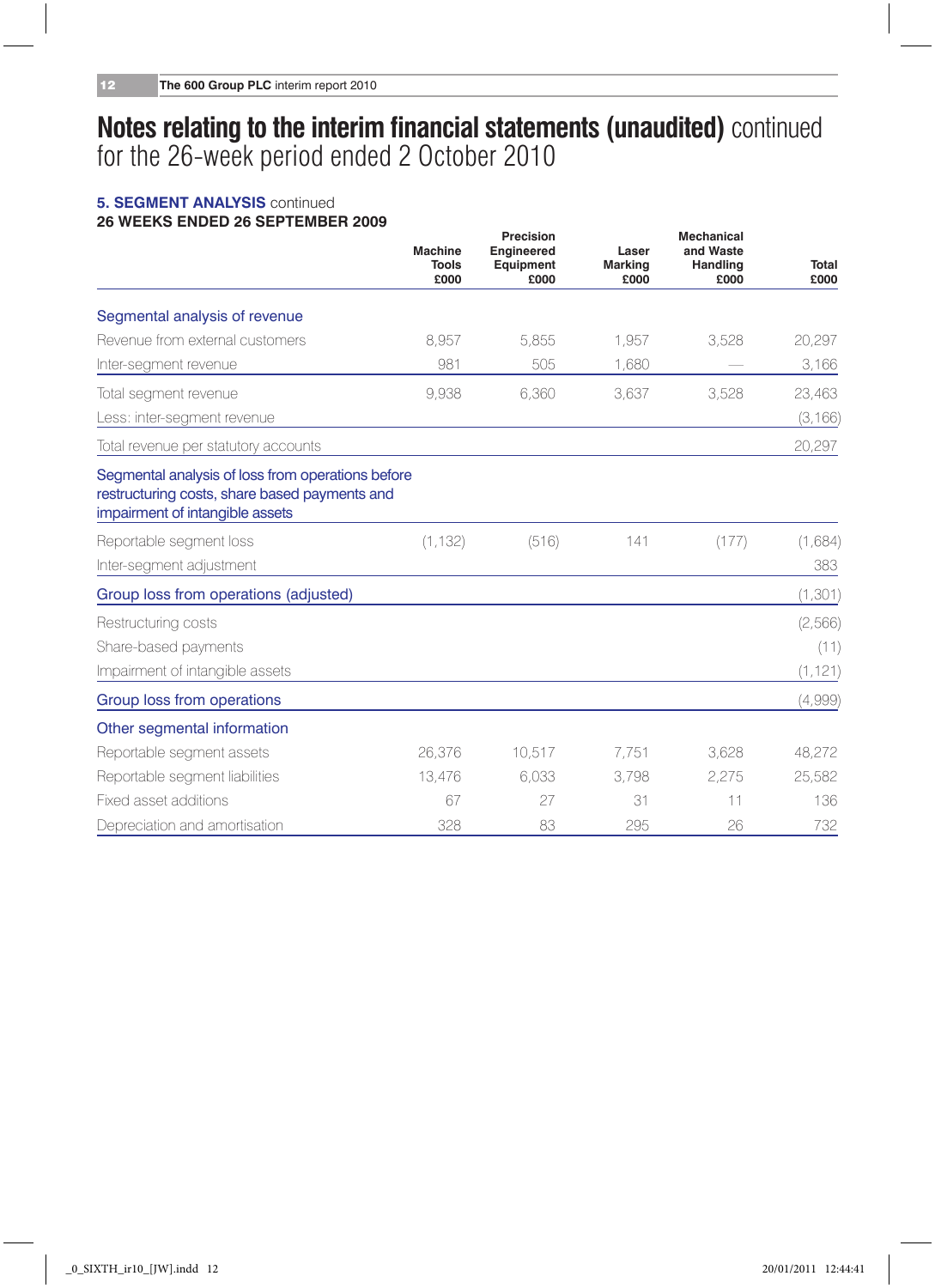#### **5. SEGMENT ANALYSIS** continued **53 weeks ended 3 April 2010**

|                                                                                                                                                           | <b>Machine</b><br>Tools<br>£000 | Precision<br>Engineered<br>Equipment<br>£000 | Laser<br>Marking<br>£000 | <b>Mechanical</b><br>and Waste<br>Handling<br>£000 | Total<br>£000 |
|-----------------------------------------------------------------------------------------------------------------------------------------------------------|---------------------------------|----------------------------------------------|--------------------------|----------------------------------------------------|---------------|
| Segmental analysis of revenue                                                                                                                             |                                 |                                              |                          |                                                    |               |
| Revenue from external customers                                                                                                                           | 18.537                          | 11,986                                       | 6.727                    | 8.126                                              | 45,376        |
| Inter-segment revenue                                                                                                                                     | 1,989                           | 900                                          | 896                      |                                                    | 3,785         |
| Total segment revenue                                                                                                                                     | 20,526                          | 12,886                                       | 7,623                    | 8.126                                              | 49,161        |
| Less: inter-segment revenue                                                                                                                               |                                 |                                              |                          |                                                    | (3,785)       |
| Total revenue per statutory accounts                                                                                                                      |                                 |                                              |                          |                                                    | 45,376        |
| Segmental analysis of loss from operations before<br>restructuring costs, net pension credit, share-based<br>payments and impairment of intangible assets |                                 |                                              |                          |                                                    |               |
| Reportable segment loss                                                                                                                                   | (767)                           | 62                                           | (268)                    | (241)                                              | (1, 214)      |
| Inter-segment adjustment                                                                                                                                  |                                 |                                              |                          |                                                    | 133           |
| Group loss from operations (adjusted)                                                                                                                     |                                 |                                              |                          |                                                    | (1,081)       |
| Restructuring costs                                                                                                                                       |                                 |                                              |                          |                                                    | (5,401)       |
| Credit in respect of past pension scheme service<br>net of curtailment cost                                                                               |                                 |                                              |                          |                                                    | 897           |
| Charge for share-based payments                                                                                                                           |                                 |                                              |                          |                                                    | (67)          |
| Impairment of intangible assets                                                                                                                           |                                 |                                              |                          |                                                    | (1, 122)      |
| Group loss from operations                                                                                                                                |                                 |                                              |                          |                                                    | (6, 774)      |
| Other segmental information                                                                                                                               |                                 |                                              |                          |                                                    |               |
| Reportable segment assets                                                                                                                                 | 23,585                          | 10.171                                       | 7.302                    | 2.404                                              | 43,462        |
| Reportable segment liabilities                                                                                                                            | 11.464                          | 6.648                                        | 3,206                    | 1.483                                              | 22,801        |
| Fixed asset additions                                                                                                                                     | 353                             | 143                                          | 40                       | 40                                                 | 576           |
| Depreciation and amortisation                                                                                                                             | 662                             | 170                                          | 613                      | 57                                                 | 1.502         |

Inter-segment pricing is determined on an arm's length basis. Segment results, assets and liabilities include items directly attributable to a segment as well as those that can be allocated on a reasonable basis.

Segment capital expenditure is the total cost incurred during the period to acquire segment assets that are expected to be used for more than one period.

|                                        | 26 weeks  | 26 weeks     | 53 weeks |
|----------------------------------------|-----------|--------------|----------|
|                                        | ended     | ended        | ended    |
|                                        | 2 October | 26 September | 3 April  |
|                                        | 2010      | 2009         | 2010     |
|                                        | £000      | £000         | £000     |
| Results of the discontinued operations |           |              |          |
| Revenue                                | 136       | 2.400        | 2,872    |
| Expenses                               | (630)     | (2, 752)     | (3,670)  |
| Loss from discontinued operations      | (494)     | (352)        | (798)    |
|                                        |           |              |          |

The discontinued operations relate to the closure of operations in Germany. The income tax charge in respect of the above discontinued operations is £nil (2009: £nil).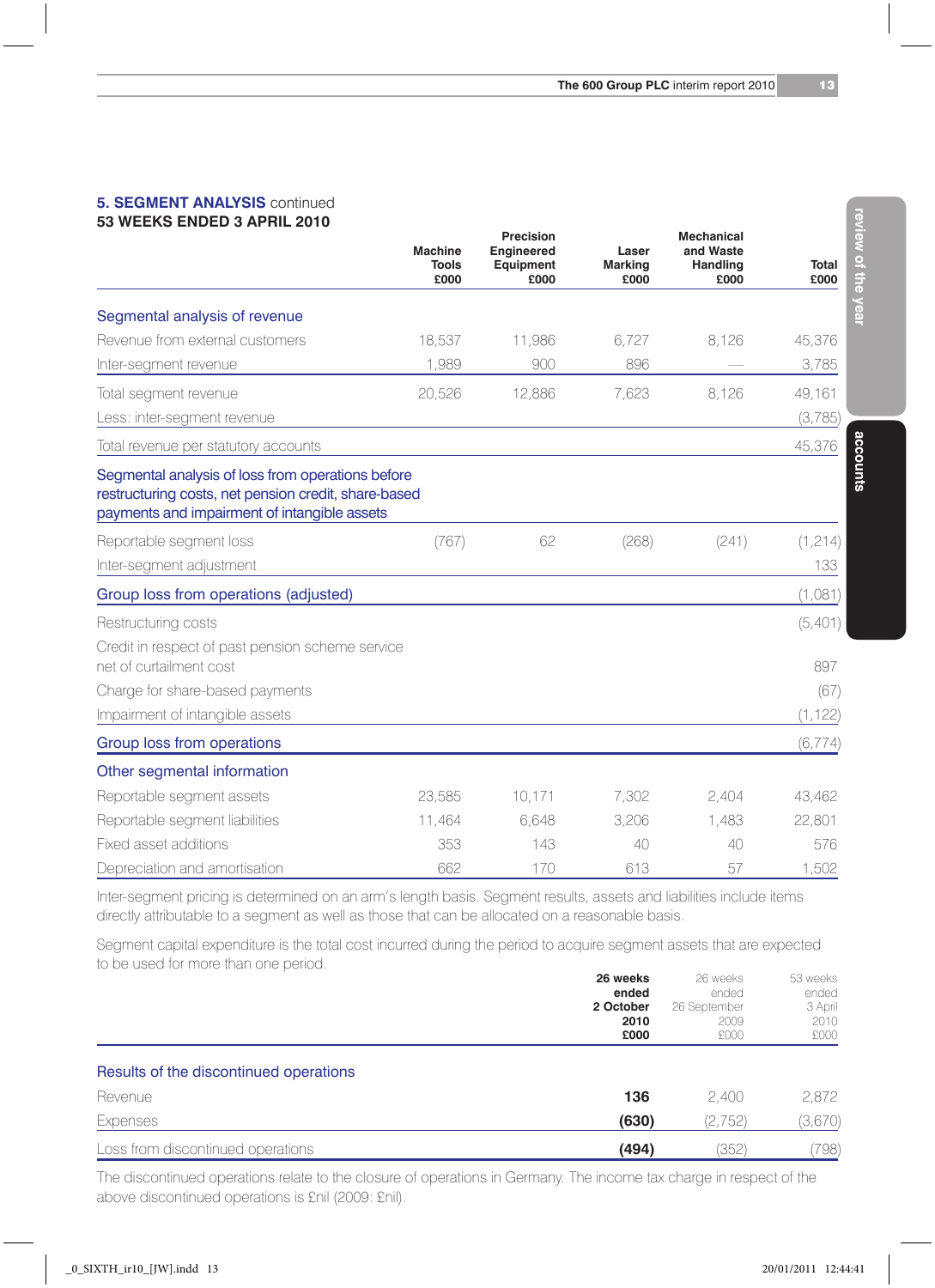#### **6. Restructuring costs, costs in relation to closed operations, net pension credit and impairment of intangible assets**

Restructuring costs and costs in relation to closed operations are items of expenditure that, in the judgement of management, should be disclosed separately on the basis that they are material, either by their nature or their size, to an understanding of the financial performance and significantly distort the comparability of financial performance between accounting periods.

Items of expense that are considered by management for designation as restructuring costs include such items as redundancy costs, plant, property and equipment impairments, inventory impairments, receivable impairments and onerous lease costs. **26 weeks** 26 weeks 53 weeks

|                                        | 26 weeks<br>ended<br>2 October | 26 weeks<br>ended<br>26 September | 53 weeks<br>ended<br>3 April |
|----------------------------------------|--------------------------------|-----------------------------------|------------------------------|
|                                        | 2010<br>£000                   | 2009<br>£000                      | 2010<br>£000                 |
| Cost of sales                          |                                |                                   |                              |
| Inventory impairments <sup>1</sup>     | 201                            | 327                               | 1,209                        |
| Asset impairments <sup>2</sup>         | 52                             |                                   | 38                           |
| <b>Operating costs</b>                 |                                |                                   |                              |
| Other restructuring costs <sup>3</sup> | 503                            | 2.239                             | 4,154                        |
| Restructuring costs                    | 756                            | 2.566                             | 5.401                        |

1 At each reporting period end, the Group conducted a review of the net realisable value of its inventory carrying values following review of the Group strategy and operations. This has resulted in the charges above and arose as the result of the termination of certain low margin distribution agreements.

2 At each reporting period end, a review of the carrying value of property, plant and equipment was undertaken following the decision to exit certain production facilities. This has resulted in the charges above.

3 At each reporting period end, the Group had incurred the costs above in relation to reorganising and restructuring the business. These costs comprise staff redundancy and contract severance costs, costs relating to exiting leased premises and certain warranty costs.

During the period ended 2 October 2010, a credit of £1.74 million (26 September 2009: £nil; 3 April 2010: £1.2 million) arose in respect of changes to the assumptions within the Group's pension and healthcare plans and was primarily as a result of using the consumer price index as the measure of price inflation as opposed to the retail price index. Additionally a charge of £nil (26 September 2009: £nil; 3 April 2010: charge of £0.3 million) arose in respect of curtailment costs incurred under the Group's UK pension plan. Also, at each period end, a review of the carrying value of intangible assets was conducted.

#### **7. Taxation**

The tax credit/(charge) is analysed as follows:

| Total tax credit/(charge) | 35                | 18                | (8)               |
|---------------------------|-------------------|-------------------|-------------------|
| Deferred tax              | 56                |                   |                   |
| Overseas tax              | (21)              | (8)               | (8)               |
| UK corporation tax        |                   |                   |                   |
|                           | £000              | £000              | £000              |
|                           | 2010              | 2009              | 2010              |
|                           | 2 October         | 26 September      | 3 April           |
|                           | 26 weeks<br>ended | 26 weeks<br>ended | 53 weeks<br>ended |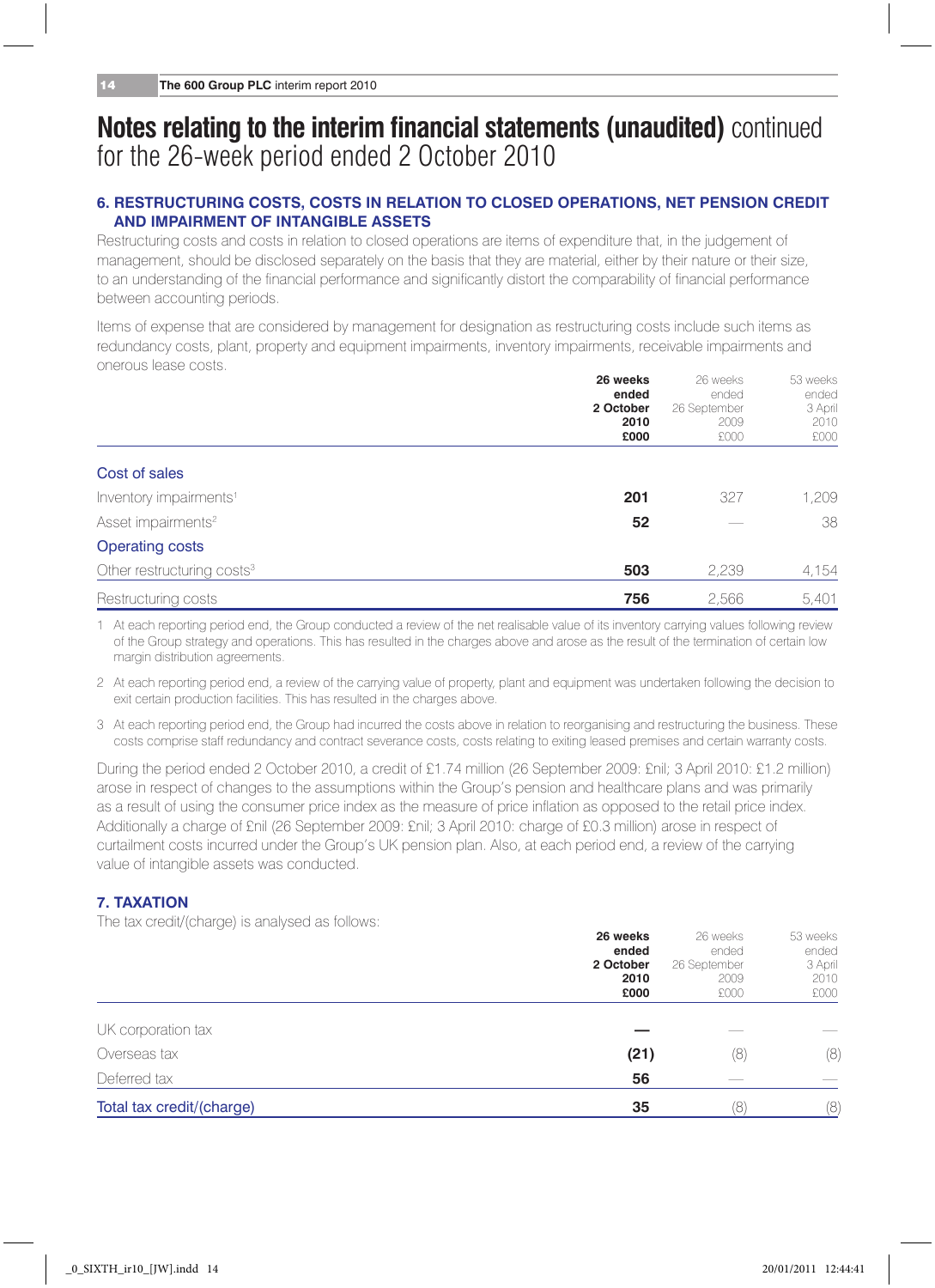#### **8. Earnings per share**

|                                                               | 26 weeks<br>ended<br>2 October<br>2010 | 26 weeks<br>ended<br>26 September<br>2009 | 53 weeks<br>ended<br>3 April<br>2010 |
|---------------------------------------------------------------|----------------------------------------|-------------------------------------------|--------------------------------------|
|                                                               | £000                                   | £000                                      | £000                                 |
| Profit/(loss) for the period attributed to the Parent Company |                                        |                                           |                                      |
| shareholders – continuing operations $(E'000)$                | 1,421                                  | (5,743)                                   | (8,625)                              |
| Weighted average number of shares in issue                    | 57,233,679                             | 57,233,679                                | 57,233,679                           |
| Number of potentially dilutive shares under options           | 2,404,849                              | 1.746.700                                 | 2,404,849                            |
| Basic earnings per share                                      | 2.5p                                   | (10.0)p                                   | (15.2)p                              |
| Diluted earnings per share                                    | 2.4 <sub>p</sub>                       | (10.0)p                                   | (15.2)p                              |
| Profit/(loss) for the period attributed to the Parent Company |                                        |                                           |                                      |
| shareholders $-$ total (£'000)                                | 927                                    | (6,095)                                   | (9,423)                              |
| Weighted average number of shares in issue                    | 57,233,679                             | 57,233,679                                | 57,233,679                           |
| Number of potentially dilutive shares under options           | 2,404,849                              | 1,746,700                                 | 2,404,849                            |
| Basic earnings per share                                      | 1.6p                                   | (10.6)p                                   | (16.6)p                              |
| Diluted earnings per share                                    | 1.5p                                   | (10.6)p                                   | (16.6)p                              |

In addition to the potentially dilutive shares above, which relate to unexercised share options, there are also 12,500,000 share warrants which were issued on 29 August 2010 in conjunction with the shareholder loan received. Whilst these warrants may have a dilutive effect in the future, the calculation of diluted earnings per share above does not include the effect of these warrants due to their anti-dilutive effect in the period ended 2 October 2010.

#### **9. Employee benefits**

The Group accounts for its pension arrangements in accordance with IAS 19 and the accounting is based on a series of actuarial assumptions. The Group has reviewed the assumptions for both its UK and US pension schemes and has updated the UK scheme assumptions. In the opinion of the Directors the assumptions adopted for the US scheme are not significantly different to those assumed at the last year end. As noted in the 2008 Annual Report the Group adopts the principles of IFRIC 14 and the UK pension surplus of £0.7m has not been recognised as a plan asset because the Group does not have an unconditional right to the use of this surplus.

#### **10. Half Yearly report**

Copies of the half yearly report will be sent to all shareholders and will be available to members of the public from the Company's registered office at Union Street, Heckmondwike, West Yorkshire WF16 0HL.

The 600 Group PLC is registered in England and Wales No. 196730.

**review of the year**

review of the year

**accounts**

accounts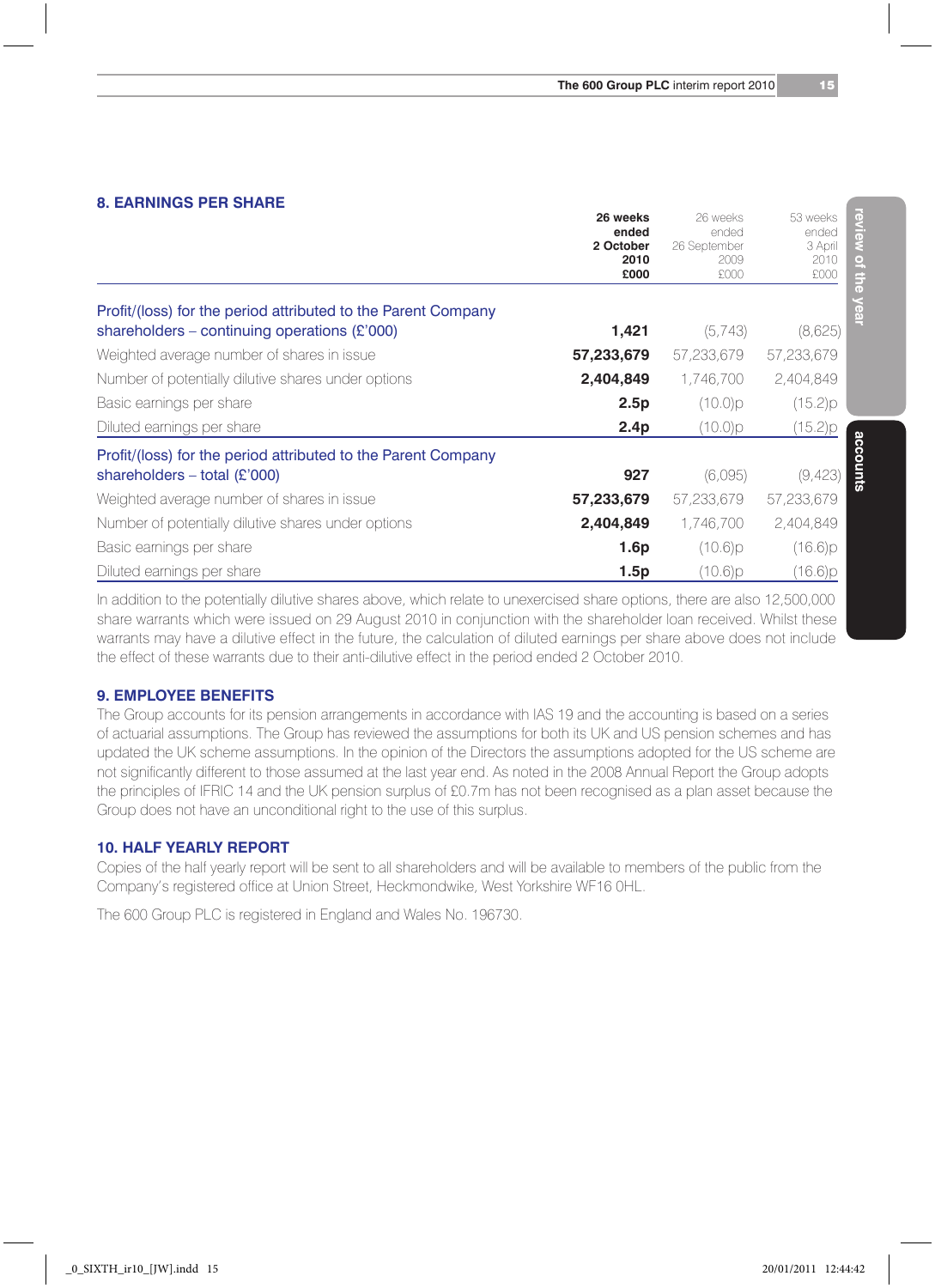#### **11. Responsibility statement**

We confirm that to the best of our knowledge:

- j the condensed set of financial statements has been prepared in accordance with IAS 34 "Interim financial reporting" as adopted by the EU; and
- $\bullet$  the half yearly management report includes a fair review of the information required by:
	- a) DTR 4.2.7R of the Disclosure and Transparency Rules, being an indication of important events that have occurred during the first six months of the financial year and their impact on the condensed set of financial statements; and a description of the principal risks and uncertainties for the remaining six months of the year; and
	- b) DTR 4.2.8R of the Disclosure and Transparency Rules, being related party transactions that have taken place in the first six months of the current financial year and that have materially affected the financial position or performance of the entity during that period; and any changes in the related party transactions described in the last Annual Report that could do so.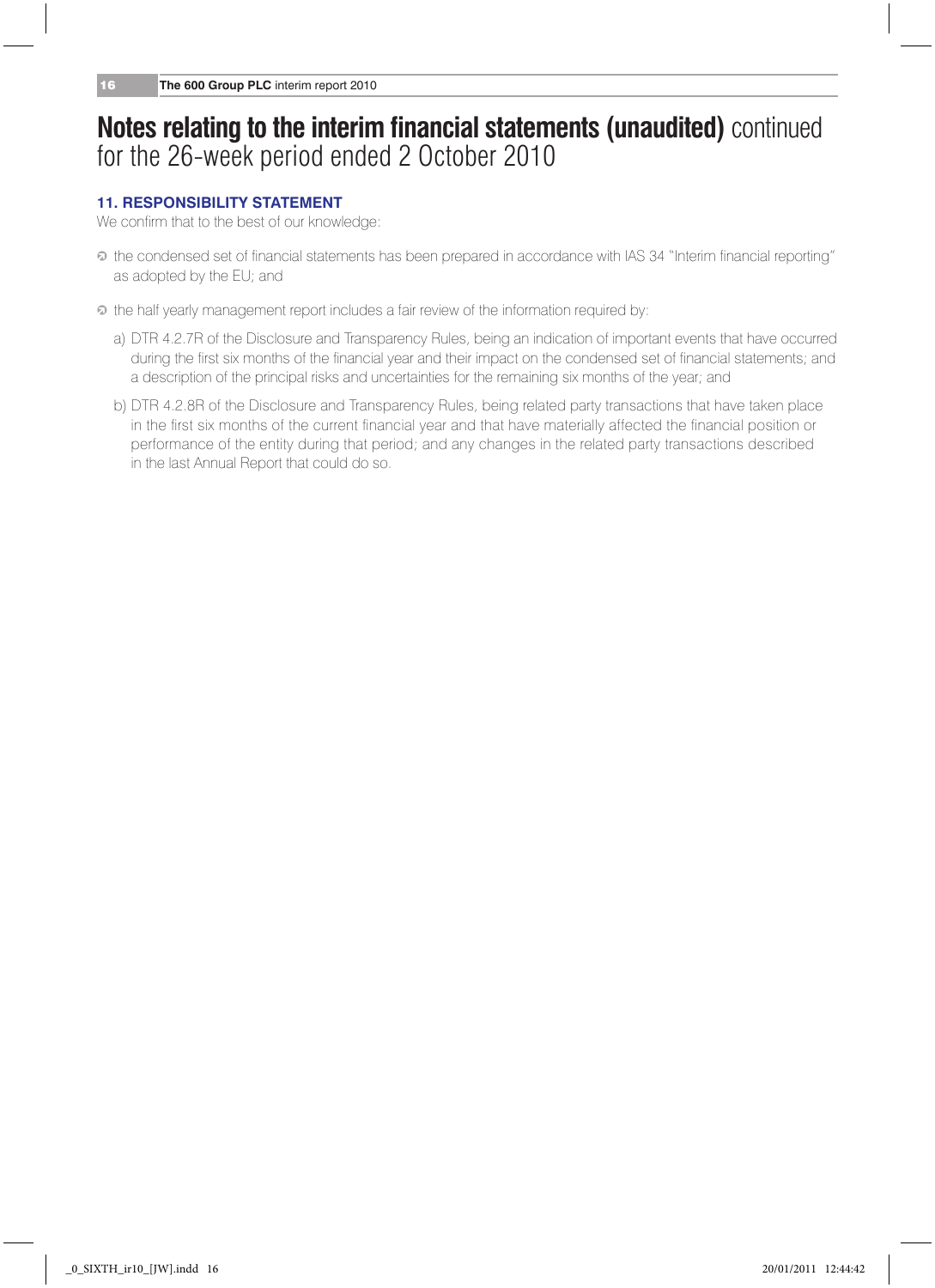# **Directors and advisors**

#### **Directors**

Martin John Temple Chris Cundy David Norman Martyn Gordon David Wakeman Stephen John Rutherford

#### **Secretary**

Alan Roy Myers

#### **Registered office**

Union Street Heckmondwike West Yorkshire WF16 0HL

#### **Registered number**

196730

#### **Registrars Capita Registrars**

Northern House Woodsome Park Fenay Bridge Huddersfield HD8 0GA

## **Auditor**

**KPMG Audit Plc**

#### **Bankers HSBC Bank plc**

#### **STOCKBROKERS**

**Evolution Securities Ltd**